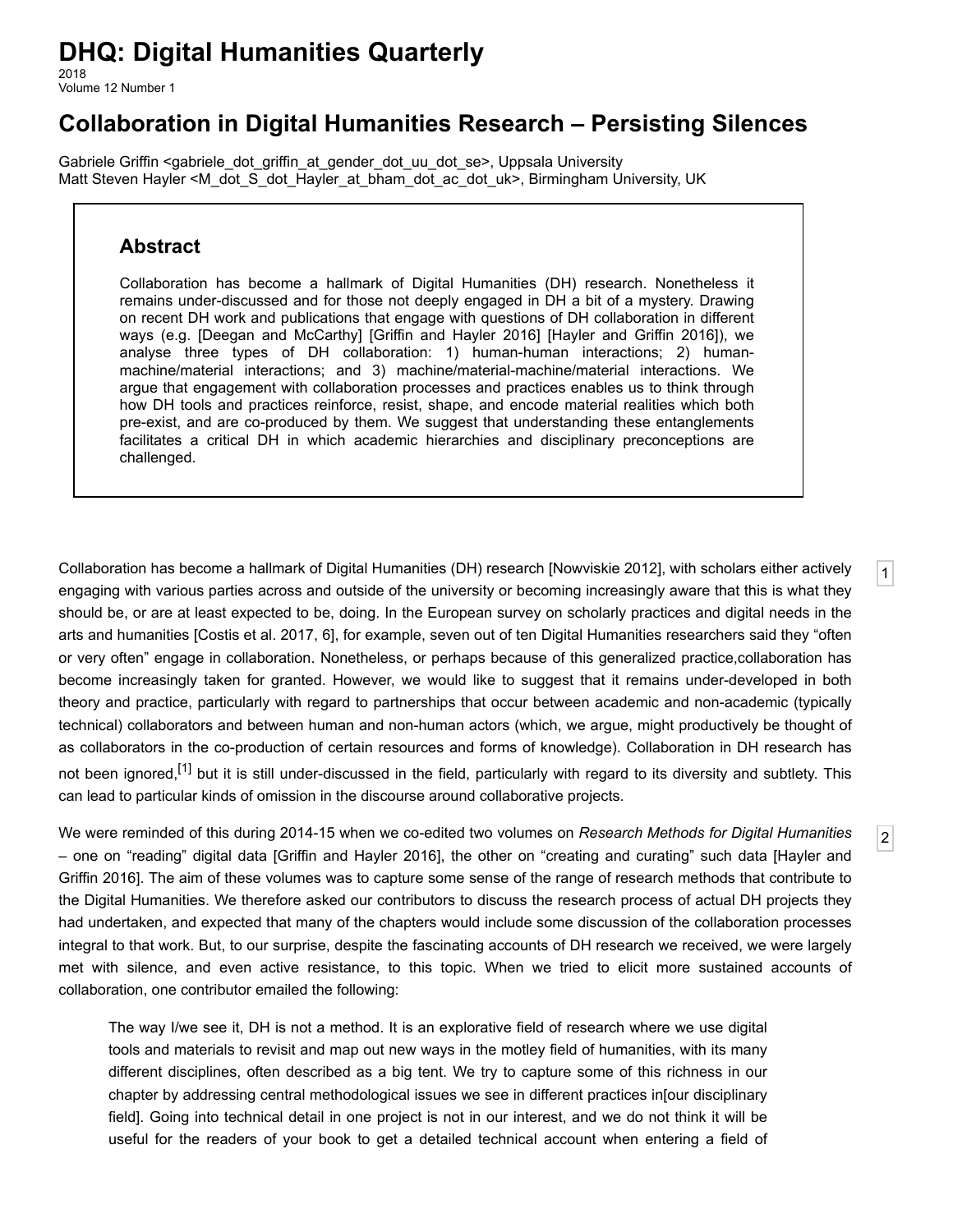constant technological development. What we focus on is rather to set forth more longlasting opportunities and challenges. (Email communication to Griffin and Hayler, 5/6/2015)<sup>[\[2\]](#page-17-1)</sup>

We certainly have some sympathy with the view that DH is not simply a method, or set of methods, though some processes and practices have come to typify the field as it stands. The contributor above reinterpreted our request for more detail on the nature of their collaborations as meaning a 'detailed technical account' which they did not want to provide. When we wrote the introduction to *Research Methods for Creating and Curating Digital Data in the Digital Humanities* we therefore noted:

As all the contributions to this volume indicate, digitising and curating digital data is a collaborative effort involving multiple disciplines, skills and tools… [but] the engagement with technicians, technology experts, and technologies is often left unaddressed...Indeed, it can be surprisingly [difficult to get experienced researchers to discuss this dimension of their work. \[Hayler and Griffin](#page-20-0) 2016, 3]

How, then, might one promote a rich discussion of collaboration? A useful approach can be found in Marilyn Deegan and Willard McCarthy's collection *Collaborative Research in the Digital Humanities* [\[Deegan and McCarthy](#page-18-0)]. The contributions to this volume provide an extremely varied range of interpretations of what it means to "collaborate", that also offers at least a partial index of the academic cultures within which such interpretations are made. We therefore take the diversity of approaches of our own two volumes, alongside those in Deegan and McCarty's text, as our point of departure. In this article we do three things: we begin with a brief typology of collaborations within the Digital Humanities and then analyse the terms in which the types of collaborations we identify tend to be discussed by DH scholars, emphasizing the present limits of the discourse whilst also highlighting existing best practice. We conclude by exploring some reasons for, and ways in which, more nuanced descriptions of collaboration become silenced, and by reemphasizing why such rich elaborations of collaborative research are vital for scholarship and pedagogy in the Digital Humanities. Throughout, we suggest that paying attention to the complexities of collaboration in DH research has the potential to a) broaden the community base, b) strengthen its presence in universities, c) demystify its processes, and d) further build an (at times posthuman) understanding of how different actors, human and non-human, come together in DH collaborations. This last point establishes what we might also more deeply learn from studies of collaboration: knowledge is very rarely, if ever, produced by individual human beings; coproduction is the typical experience and we politically, pedagogically, and practically need a better language for articulating this reality.

# **Typologies of Collaboration**

<span id="page-1-0"></span>Collaboration, as a topic, is both normalized and widely discussed by many fields. It is also a practice that is continuously engaged with, either directly or indirectly, by all scholars, since their work a) dialogues with other work and hence with other scholars, and b) near ubiquitously relies on computers for searches, production, storage, and retrieval. In this section we therefore do not claim uniqueness in terms of collaboration underpinning DH, but rather address some of the features of collaboration that have specific salience for DH. We highlight this because the image of the lone Humanities scholar, frequently referenced in discussions of DH collaboration [[McCarthy 2005](#page-20-1)] [\[McCarthy 2012\]](#page-20-2) [\[Rockwell 2012,](#page-21-1) 135], is receding as research funders increasingly call for collaborative research projects,<sup>[3]</sup> as universities in many countries continue to, or start to, base scholars in research clusters, centres, or similar groupings, and as the "impact" agenda of the Research Excellence Framework (REF) in the UK<sup>[4]</sup> demands engagement<sup>[5]</sup> with stakeholders and partners beyond the immediate academic context.<sup>[\[6\]](#page-17-5)</sup>

[3](#page-1-0)

[4](#page-1-1)

[5](#page-1-2)

<span id="page-1-1"></span>Collaboration has thus gradually come to be a demand, if not an explicit necessity, for Humanities scholars, even as many types of research audit, including the REF, consider their work predominantly in terms of individual and individualized outputs. Such tensions offer one reason for the necessity of addressing collaborations at this time, not least in fields such as Digital Humanities where collaboration is considered, by many, to be a prerequisite.

<span id="page-1-2"></span>Collaboration is a complex, intersectional activity in which multiple forms of co-working often occur simultaneously, even as they are differentially privileged, acknowledged or, as in some instances, not acknowledged at all. Such practices of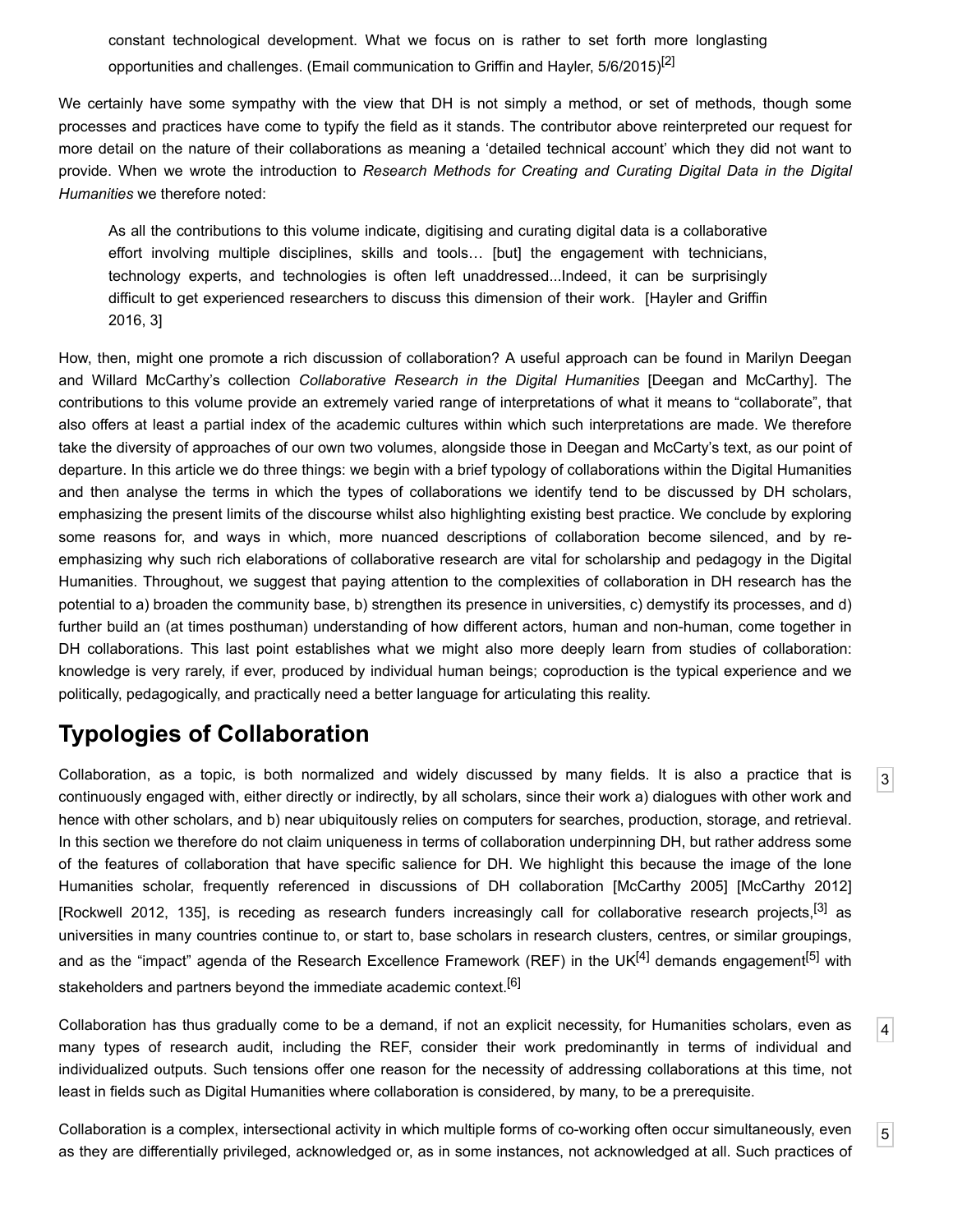coworking might include:

- Various kinds of disciplinary, and cross-disciplinary, collaborations, e.g. with colleagues in the same field, with colleagues from a different field within the same knowledge domain, or with colleagues in a different knowledge domain.
- Collaborations, as above, with people who are not colleagues, both inside and outside of the university.
- Collaborations across different locations: co-locational, in different places within the same culture, or in different places in diverse cultures (academic, national, international etc.).
- Various intensities of collaboration: e.g. close-continuous; close-intermittent; superficial-continuous; superficial-intermittent; one-off or repeat; etc.
- Different kinds of collaboration between human and non-human actors (this latter typically being machines (hardware) and/or processes (e.g. software)).

<span id="page-2-0"></span>[6](#page-2-0) Such collaborations may also be described in terms of specific dimensions such as communication patterns. Clay Shirky [[Shirky 2003](#page-21-2)], for example, suggests three types of communication patterns particularly associated with online interactions and which might be used to identify types of collaboration:

- Point-to-point, two-way (as in a Skype call).
- One-to-many, outbound (as in newsletters).
- Many-to-many, two-way (web fora and other online group discussions).

<span id="page-2-1"></span>To this list one might also add many-to-one, inbound (for instance in crowdsourcing), and possibly others. Shirkey's typology is based on human-human interaction, where each set is defined by the number of contributing actants involved and the direction of the most prominent flow of information. In contrast, Timothy Butler and David Coleman [\[Butler and Coleman 2003\]](#page-18-2) put forward five fundamental models of collaboration, defined instead by how information and knowledge are generated:

[7](#page-2-1)

[8](#page-2-2)

[9](#page-2-3)

[10](#page-2-4)

- Library (a few people place material in a repository, many draw on it).
- Solicitation (a few people place requests, many respond e.g. a Request for Proposal system, or crowdsourcing).
- Team (a small group working together on a project).
- Community (e.g. a Community of Practice).
- Process Support (systems that support repetitive workflows).

<span id="page-2-2"></span>By focusing on the production, rather than just the spread of knowledge, Butler and Coleman introduce the potential for explicitly including non-human actants in models of collaboration.

<span id="page-2-3"></span>Typologies, such as those above, are useful in elucidating specific aspects of Digital Humanities work. They provide a theoretical, analytical framework for thinking about collaboration rather than mapping its entangled realities. Here, we would like to propose a different typology, designed to capture not just the communication or generation of knowledge, but rather a meta-level focus on all manner of interactions between actants in digital contexts. Such interactions, as outlined, are direction neutral and allow for discussions of the travel of information along any or all routes between collaborators. In this way, interactions can be divided into:

- 1. Human-human interactions
- 2. Human-machine/material interactions
- 3. Machine/material-machine/material interactions

<span id="page-2-4"></span>Of these three types of interaction, the first and the second are discussed most often within analyses of DH collaboration, though we would argue that their full complexity is frequently overlooked. The third is, currently, the least discussed, but requires further development in response to various new approaches to materialism across the Humanities. Below we expand on each in turn, focusing on the particular frame of academic DH research. It is worth noting at the outset that this is an idealized framework; collaborations often, maybe always, transgress the divisions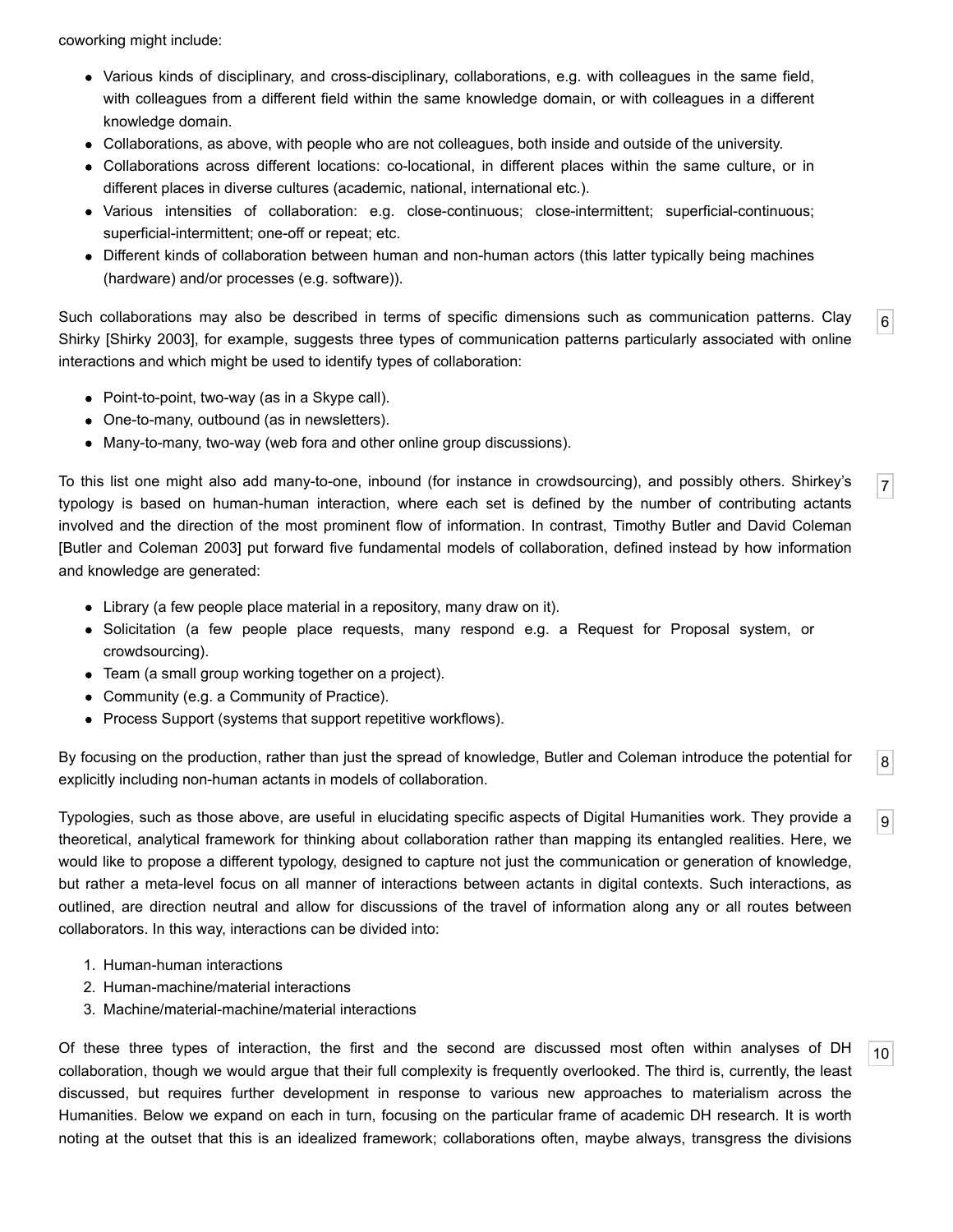shown above, with non-human actants influencing human-human collaborations, which then reshape the non-human sphere in turn. Collaboration, as we conceive of it, is truly entangled, developing over time in ways which are complex to track. The proposed typology, therefore, does not describe every collaboration, but rather elements that might appear in every collaborative act.

### **Human-Human Interaction**

<span id="page-3-0"></span>Human-human interaction may refer to researchers and other partners who are collaborating in producing and/or "farming" data in a joint project, or to the connection between those who have produced Digital Humanities resources and these resources' end users (we see it as valuable to view such interactions as collaborative precisely because they can result in the co-production of knowledge). Collaboration between human actors is always affected by the experiences and backgrounds from which such actors join the collaboration<sup>[7]</sup>, and in academic work this is typically most clearly seen in disciplinary divisions. In "Being the Other", for example, Melissa Terras discusses the relationship between Humanities scholars and their collaborators from Computing or Engineering Science working on DH projects [\[Terras 2012\]](#page-21-3). Terras argues that in such cross-disciplinary collaborations, "individuals...often find they are the 'Other'" [[Terras 2012,](#page-21-3) 213], i.e. they experience a profound sense of their own difference as their work is defamiliarised – they are no longer "normal". With both sides destabilized in this manner, there comes "the need for the construction of roles and responsibilities that allow their skill sets to be admitted to a working team" [\[Terras 2012](#page-21-3), 213]. The team thus often needs to be built from first principles, emphasizing the skills that brought the collaborators together whilst minimizing the friction of competing disciplinary norms (and, indeed, establishing new norms that future collaborations may benefit from deploying). For anyone experienced in interdisciplinary collaboration, there is little that is surprising here, and yet such experiences of alterity, and its legitimate and frequent challenges, are often forgotten or left unarticulated, rendering them as a surprise for each new generation of scholars who might therefore reasonably feel that they, alone, encounter such difficulties.

<span id="page-3-1"></span>Terras' notion of "otherness" has strong resonances with feminist methodological work from the 1980s and 1990s where questions of "what counts" (what knowledge, what skills, what experience etc.) were key to debates about the status of women in the academy and in knowledge production (see e.g. [[Harding 1987\]](#page-19-1) [[Hartsock 1998\]](#page-19-2)). Underlying such questions of "what counts" are (often deep-seated) inequalities, more or less consciously acknowledged hierarchies of knowledge, method, and practice that have led Willard McCarthy to suggest that "true collaboration within a group happens rarely" because it requires an "un-boss"', someone, according to McCarthy, who is "*primus inter pares*", i.e. an actor able to make calls on what is valid and yet able to step back and allow others to lead and act as the work demands [[McCarthy 2012,](#page-20-2) 2]. This is no easy task.

<span id="page-3-2"></span>The very notion of a *primus inter pares* indicates power differences, and therefore issues of leadership and of equality which also deeply troubled feminist research when the discipline of Women's or Gender Studies was seeking to establish and legitimize its work in academia (just as DH has been doing, in its current form, since around the turn of the century). The early feminist demands for the recognition of equality within knowledge production were very much concerned with the inclusion of women in the academy (e.g. [\[Gluck and Patai 1991](#page-19-3)]); the recognition of the coproduction of knowledge between researchers and those researched [\[Oakley 1982\]](#page-21-4), and an attendant reduction in the assumptions of power differences between these; and the inclusion and support of diverse research methods and processes. In a similar fashion, most of the current debates in the Digital Humanities about status, "being the other", inclusion, legitimation, and support revolve around status markers and power differentials between different kinds of knowledge workers, and in particular between a) those who are Humanities scholars and those who come from a technology or engineering background, and b) academic and non-academic partners (there can be, and often are, overlaps between a) and b)).

<span id="page-3-3"></span>In "No Job for Techies", for example, John Bradley discusses how the construction of technical staff as "support services" tends to figure these staff as occupying marginal or secondary roles (the "secretaries" or services providers – in feminist terms – of DH), and "the diminutive term 'techie'" frequently reinforces that relegation [[Bradley 2012,](#page-18-3) 11]. Bradley addresses this tendency directly in terms of power, arguing that in software development the need to involve the external user in software design constitutes a model form of power sharing that is often ignored [[Bradley 2012,](#page-18-3) 17].

[13](#page-3-2)

[14](#page-3-3)

[12](#page-3-1)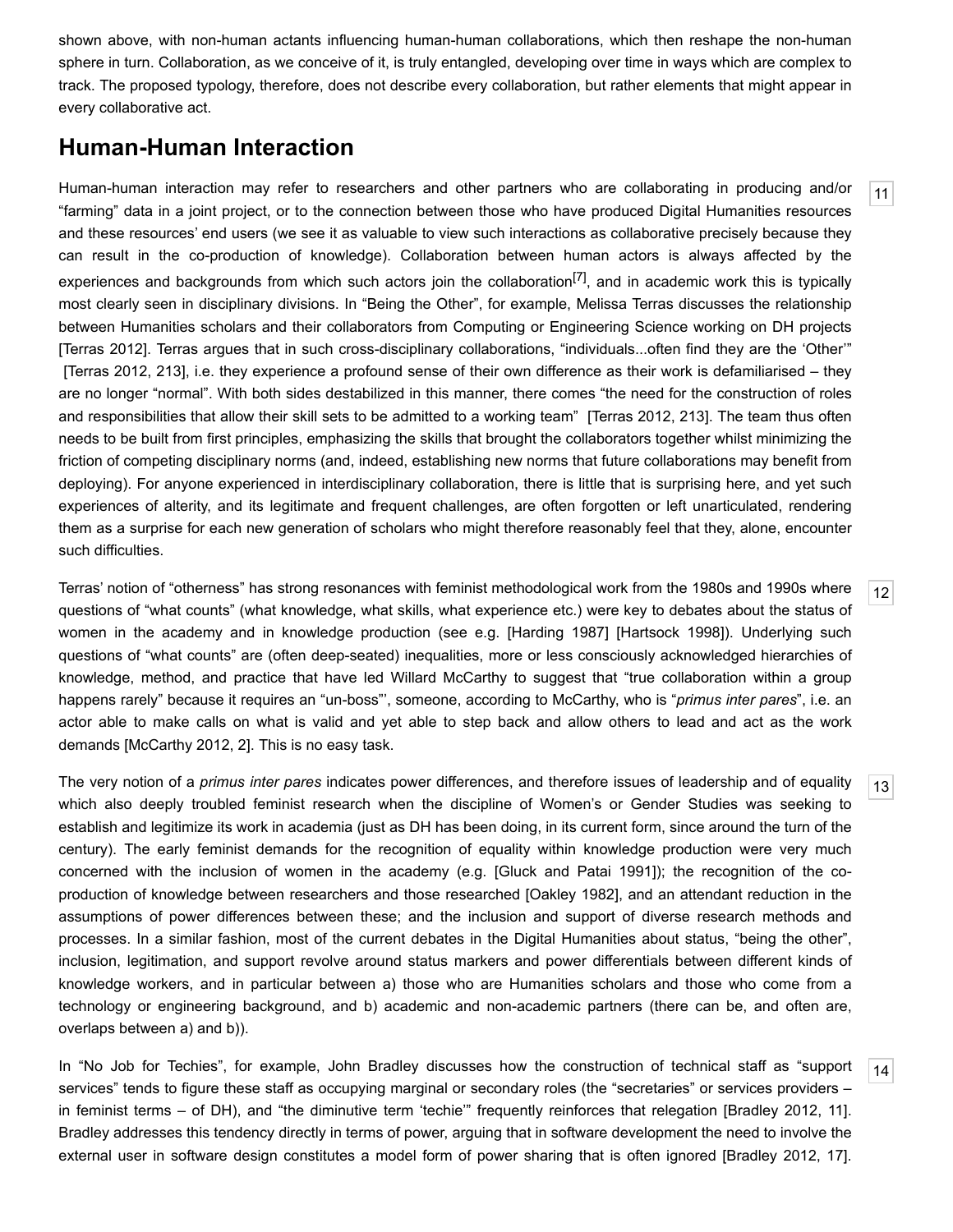Unsurprisingly, given the emphasis on individual research publications in the UK, Bradley argues that one way to change entrenched power structures within the Digital Humanities is by "getting status for [technicians' work] by framing it in the context of doing research...[i.e.] reporting the results by writing about them" [[Bradley 2012](#page-18-3), 18]. He himself reported directly on the 2008 Research Assessment Exercise and on the "research outputs" that King's College London submitted, even though there was no separate panel for Digital Humanities (as was also the case for Women's and Gender Studies in their beginnings, and was again the case in the most recent such exercise in 2014). The desirability of submitting to such exercises in order to gain status is certainly up for debate, but here we want to focus on the fact that Bradley's discussion of power differences among staff involved in DH projects explicitly recognizes status differences and inequalities between academic and "professional" staff (his terms) as one of the central issues in DH collaboration. This may also work the opposite way, for instance when technical staff are "the experts" that understand how to "translate" a potential project into digital form, not least as the requirement of complex digital work becomes the norm in research projects, with masculinized tech workers dominating institutional discussions, and commanding spending decisions, over a feminized academic class (not least as these gendered differences often manifest as gender differences).

<span id="page-4-0"></span>Bradley's discussion of "alt-ac" [[Croxall 2012](#page-18-4)] jobs constitutes another articulation on this topic, showing how DH workers can become marginalized through the denigration of certain kinds of expertise. Power differentials may manifest themselves in myriad ways. Bradley's fundamental point holds across them all however: power structures both within and beyond the immediate interactions can lead to the work of one or more collaborators being reduced or going uncredited, and to the detriment of their institutional and subject standing.

<span id="page-4-1"></span>It is important to realize that one way in which such differences can be articulated is by remaining silent about their processes, thus side-lining, or invisibilizing, certain categories of workers in DH or academe more broadly; silence is also a form of articulation – it speaks. This is a point that we will return to.

<span id="page-4-2"></span>In different terms, Julia Flanders explores the power dynamics in human-human DH research practices, suggesting that "collaboration...is always understood to carry with it some kind of sacrifice, a trade-off between autonomy and synergy" [\[Flanders 2012](#page-19-4), 67]. The vocabulary which characterizes her essay, from "*sacrifice*" to the "intensif[ication of] the *concessions* we make to the demands of the social contract" and the voluntary *submission* "to norms of behavior and *constraints* on our freedom of action" [[Flanders 2012](#page-19-4), 67][\[8\]](#page-17-7), further contribute to the sense of an agonistic relation [\[Mouffe 2016\]](#page-21-5). This is confirmed in Flanders' assertion that DH is "a domain...where we see, *locked in struggle*, the drive towards absolute consistency and technical processability on the one hand, and the drive towards critical independence and disciplinary debate on the other" [[Flanders 2012,](#page-19-4) 68]<sup>[\[9\]](#page-17-8)</sup>. Given this agonistic relation, Flanders suggests that "our instinct may thus be...to treat disciplinary debate as the opponent: something that needs to be eliminated or ignored in order for collaboration to proceed" [[Flanders 2012,](#page-19-4) 70]. But in this drive we might also (often) find the loss of exactly the diversity across disciplines which makes collaborative work so desirable – the same friction which produces hierarchical thinking, factions, and the need for McCarty's "primus inter pares" might also be marshaled, instead, to produce the new thinking required to solve a problem or spot the absences produced by particular knowledge domains' norms and traditions. Such solutions might well end up contributing to the very consistency and processability that their necessary friction is so often positioned as inhibiting. Flanders' own response, to move beyond a survival-of-the-fittest model of approaches to intellectual labour, is to try to define "the precise role of dissent within our collaborative ecology" [\[Flanders 2012,](#page-19-4) 70]. We would endorse this approach. By increasing the understanding of what each discipline offers to the collaboration *through* rather than *despite* its difference, otherness becomes a tool for potentially overcoming technical, theoretical, and/or creative problems. Brian Rosenblum and Arienne Dwyer report positively about their collaboration in "Copiloting a Digital Humanities Center: A Critical Reflection on a LibrariesAcademic Partnership" [[Rosenblum and Dwyer 2016](#page-21-6)]. Although fully aware of the cultural differences between the library as a service provider and being an academic as research-oriented, they cite the differences between them as enabling them to "brainstorm creatively, problem-solve efficiently, fill in each other's disciplinary knowledge gaps, and alternate taking the lead on any given activity" [\[Rosenblum and Dwyer 2016,](#page-21-6) 120].

<span id="page-4-3"></span>[18](#page-4-3) Where Flanders looks at human-human DH collaboration in terms of a quasi-evolutionary social politics, Geoffrey

[15](#page-4-0)

[16](#page-4-1)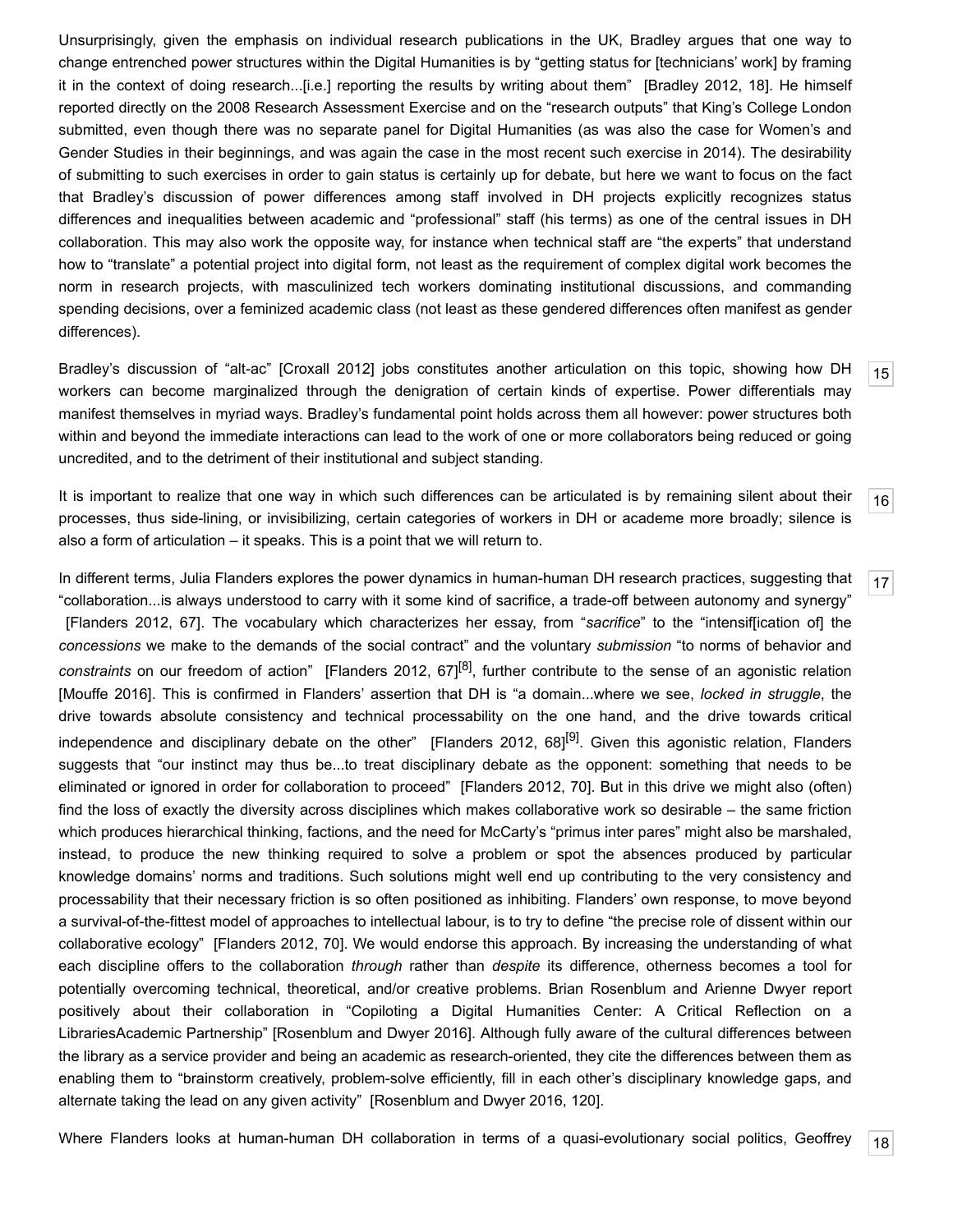Rockwell discusses it as a relative challenge, "not, I believe, to traditional individual research, but to the organization of professional scholarship in general" [\[Rockwell 2012](#page-21-1), 151]. Writing from a North American context, he distinguishes between "the professoriate" and "amateur researchers" (terms redolent of earlier notions such as the "gentleman scholar"), proposing that "while we never believed that the professoriate should have special legal privileges, we have acted as if we were a special caste of intellectual worker who should be supported by society and protected with administrative mechanisms like tenure" [\[Rockwell 2012,](#page-21-1) 151]. Such a statement, which also articulates power differentials of the same order as those discussed above, seems somewhat surprising in 2017. In describing the supposed challenge that will occur when "the distinction between the professoriate and amateur researchers...blur[s] as more and more research is shared through social media" [[Rockwell 2012,](#page-21-1) 15], Rockwell inadvertently (we assume) reasserts the power and status differentials that he regards as being threatened. The reader feels transported back in time when Rockwell claims that "crowdsourcing projects provide structured ways to involve the growing numbers of welleducated amateurs with time on their hands. . . Such projects . . . provide educated amateurs with a meaningful way to use their leisure time" [[Rockwell 2012](#page-21-1), 151–2] – in other words, a form of "rational recreation" as advocated in the 19th century to contain and control unruly workers and amateur researchers. Far from recognizing a challenge to the standing of the "professoriate," this manner of speaking reproduces certain conventions with regard to who is expected to have power and who is seen to be any knowledge production's final arbiter and owner. Rockwell, overall, endorses co-production with the "crowd," but established, arboreal hierarchies remain the norm over more rhizomic understandings of the generation of work. One might put a very simple question: if research could not be produced without the crowd, does it make any sense to diminish their contribution, or to see the academic as working in isolation and merely facilitated by an instrumentalized general public, the crowd figured as a neutral tool (i.e. something put to predictable ends with no effects of their own)? We discuss the (im)possibility of neutral instrumentalization below in the section on machine/material-machine/material interactions, but, as Gabriel Wolfenstein's chapter on crowdsourcing shows (see below), it is a mistake to view the crowds that are sourced as un-invested or as purely, or neatly, a means to a research end [\[Wolfenstein 2016](#page-21-7)].

<span id="page-5-0"></span>Thinking through another aspect of the ways in which power structures can be written into co-production, Melissa Terras' work on otherness in DH [\[Terras 2012](#page-21-3)] is also amongst the most forthcoming in discussing the vicissitudes of DH collaboration. As she writes: "I have encountered my fair share of disasters. Shall I be honest? Things have gone horrendously wrong, often between individuals who are supposed to be working closely together" [\[Terras 2012,](#page-21-3) 222]. Terras suggests that:

Most failures in projects...stem from a lack of communication. Perceived slights of status or disputed 'ownership' of published outcomes have ruined what promised to be an interesting and fruitful working relationship. Those employed to do complex computational tasks have not had the desired skill set after all, meaning deliverables are not delivered. [\[Terras 2012](#page-21-3), 222]

What Terras brings out here is that power hierarchies not only shape research, but that they are able to do so by pressuring collaborators into promising too much, or blinding them to the complexity of projects that rely on still-new methods and practices.

<span id="page-5-1"></span>[20](#page-5-1) Terras is the only writer in Deegan and McCarty's collection who explicitly names the disasters that might occur in human-human interactions in DH research:

There was research which had to be abandoned after months of statistical analysis because a party forgot to mention a dataset that should have been included...There was the time when the research assistant set out to sabotage a project because she did not believe in a professor's expertise, and the one about the research assistant who suddenly left because the pressure was too much, taking passwords with them. [\[Terras 2012,](#page-21-3) 223]

In recounting these anecdotes, Terras shows a willingness to be honest about the challenges and failures of humanhuman collaboration, the documentation of which is both rare and yet absolutely necessary in order to move collaborative research forward.<sup>[\[10\]](#page-17-9)</sup> The more that potential collaborators can learn from previous work, the more likely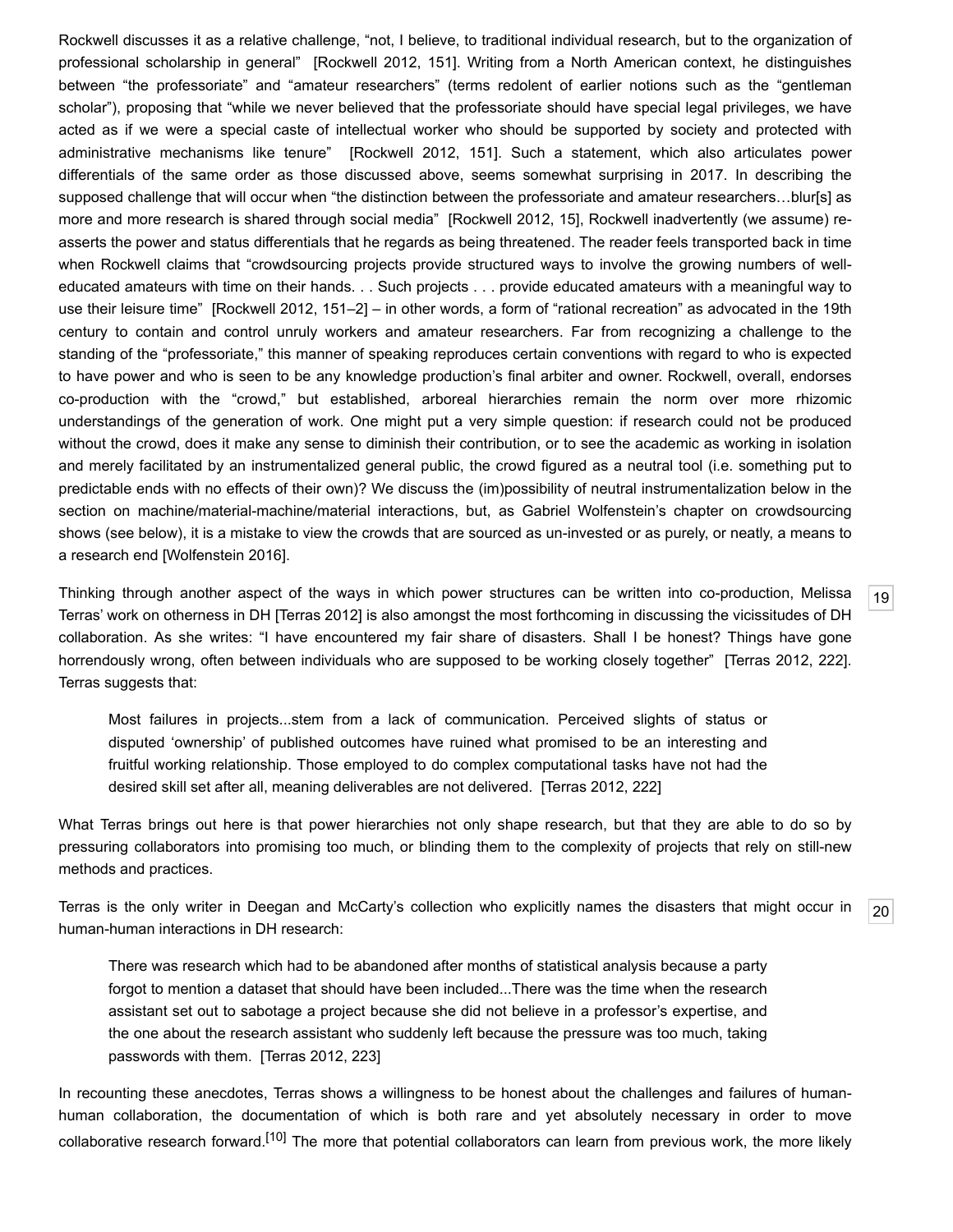their own chances of success, and this learning cannot come from solely positive stories; the negative results of work slowed, distorted, or abandoned may have just as much to tell collaborators as the documentation of successful projects. Hence our desire, expressed above, for our own collections on research methods to include the realities of the work undertaken.

<span id="page-6-0"></span>Terras' litany of what can go wrong can seem depressing, and her assertion that "The biggest issue…with many ambitious digital humanities projects...is the lack of identifiable outcomes at the close of a project which were promised at their start" is, in some respects, deeply worrying [\[Terras 2012](#page-21-3), 223]. But, whilst we did not find the lack of identifiable outcomes that Terras describes in the volume we edited on *Research Methods for Creating and Curating Data in the Digital Humanities* [\[Hayler and Griffin 2016](#page-20-0)], that volume's contributions did also indicate that not everything always went to plan. Mats Deutschmann, Anders Steinvall, and Anna Lagerström's chapter on "Raising Language Awareness Using Digital Media: Methods for Revealing Linguistic Stereotyping", for example, details how voice manipulation through voice morphing software (intended to manipulate the way that participants read subjects' gender) always sounded artificial and thus made it difficult to know if participants' responses to the voices that they heard were due to the particular characteristics of a voice, such as sounding "female/feminine", or to the "unnaturalness" or artificiality of the voice's tone [[Deutschmann et al. 2016\]](#page-19-5). This is an important finding, not only because it points to a key issue in technological embodiment, namely how to make the non-human seem convincingly human, but it also highlights that a significant proportion of DH research is currently exploratory in nature, both in its research questions, but also in its emerging methodologies and technical requirements. Hence Deutschmann et al's findings cannot be described as "negative" or as leaving them with "nothing to show for their efforts". Rather, they offer (in a similar way to Terras) a particular result in a chain of work that may eventually lead to better voice morphing technology and hence to better ways of teaching people about the effects of the particularities of voice on the hearer.

<span id="page-6-1"></span>Where discussions of interactions in DH research between human colleagues reveal some of the tensions and power struggles between peers from diverse disciplinary backgrounds, such struggles can be less immediately obvious when collaborations are more remote, as in the context of crowd-sourcing, or when producing DH tools or databases for end users who may remain completely unknown to these products' producers. Like a number of contributors to *Collaborative Research in the Digital Humanities*, Susan Hockey (2012), in "Digital Humanities in the Age of the Internet: Reaching Out to Other Communities", takes a research assessment-driven view of these "outreach activities", where reaching out to "wider society" and "developing links with a broader range of organisations" [[Hockey 2012,](#page-20-3) 90] is construed as a means of academic survival. Highlighting the expense of large Digital Humanities projects, Hockey uses the phrase "indirect collaboration" to describe the "re-usability" of data and tools produced in the academy that find application and use outside of that space, although she also argues that "the humanities computing community has not been particularly good at promoting its activities beyond academia" [\[Hockey 2012,](#page-20-3) 90].

<span id="page-6-2"></span>There is a way in which, in the neoliberal terms that Hockey's chapter itself uses, what she writes about are "derivatives": asynchronous uses of data and tools by a "wider", hence unknown, public. This form of collaboration is cast as a supply-and-demand structure where academics act as producers and "wider society" (amorphously construed) as consumers. There is no immediate interaction except via the machine, i.e. this collaborative mode pushes at the boundaries of human-human contact, though we would argue that such contact is *mediated* by the secondary and simultaneous human-machine/material interaction rather than wholly replaced by it; in terms of the use of tools to produce knowledge, there is a useful sense in which the producers of the tool and the end user co-produce the final output, with the producers' share of the input being hugely variable across different projects and tools. This also further reveals that our typology of interactions does not describe research activity in mutually exclusive terms – interactions between actants nearly always overlap and coshape one another, for example where academic transdisciplinary partnerships intersect with interactions with technicians recruited to facilitate such new collegiate research and the equipment that they bring to such tasks.

<span id="page-6-3"></span>[24](#page-6-3) Somewhere between the intimacies of collegial collaboration that are most often discussed and the distanced collaborations described by Hockey sits crowdsourcing. As Gabriel Wolfenstein has argued, "knowing your crowd" is key; here collaboration is about the give and take between researchers and researched, or knowledge owners [\[Wolfenstein 2016](#page-21-7)]. Wolfenstein offers an illuminating account of how the project *Living with the Railroads*[\[11\]](#page-17-10) required

[23](#page-6-2)

[22](#page-6-1)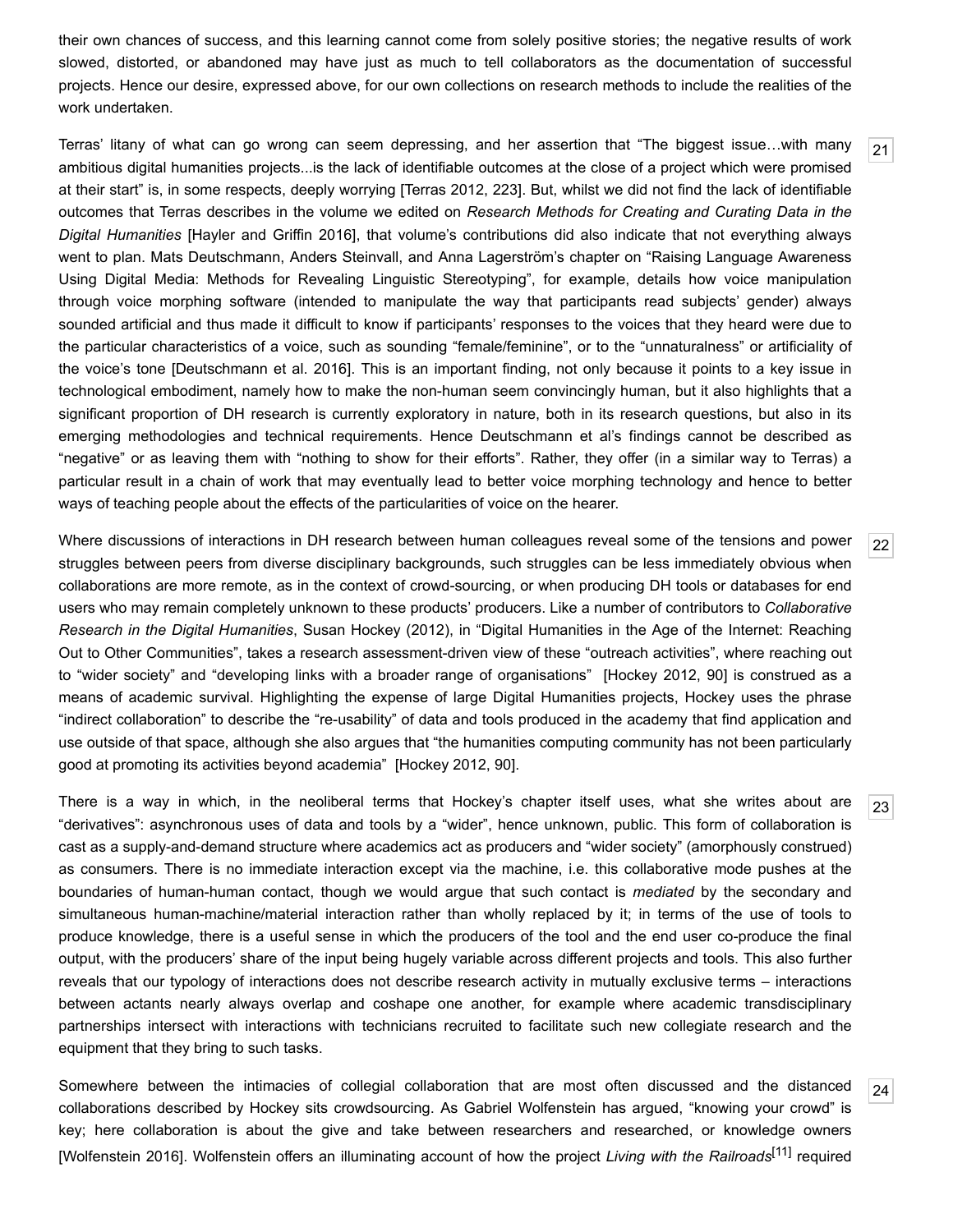sustained engagement with the rail fan community, guaranteed well beyond the lifetime of the project, in order to gain access to the materials held in the community. This investment was achieved by inviting several rail fans onto the Crowdsourcing Trains Advisory Board. These members, and the wider fan community, were then encouraged to act both as sources for core material for the project and as end users. This virtuous circle was both enabling and productive, but it required long-term commitment outside of the explicit project parameters. One might wonder to what extent there is an appetite for this kind of commitment amongst academics who may not regard crowd-sourcing as the collaborative co-production of research, but rather as the potential to draw on existing communities as an instrumentalized resource, i.e. as another tool for getting research done and nothing more.

<span id="page-7-0"></span>In considering discussions of human-human interaction in DH research collaboration, it is noteworthy that concerns frequently relate to status, primarily the relative status of collaborators in terms of pre-existing disciplinary and functional hierarchies, the standing of those people within their research communities and collaborations, and the perceptions of such from outside. For UK academics, collaboration is often filtered through the lens of the REF which, in many respects, does not favour collaboration. In this environment, technicians and non-academic partners can be constructed as "second-class citizens", the feminized servants of the collaboration process who simply facilitate the "real" academic work. But such attitudes may well contribute to the kinds of failures that Terras describes and are, if nothing else, inaccurate.

<span id="page-7-1"></span>Collaboration is fraught, achieved against and despite odds [\[Griffin et al. 2013](#page-19-6)]. Such odds include, inter alia, the reliability of those with whom one works. The realities of skillsets requirements are also always coupled with collaborators' views of their and their co-researchers' social standing and relative merits, and all of this is further intensified by the realities of a neoliberal research landscape (which might be thought of as a prickly and jealous collaborator in its own right, such is the profundity of its effect on final outputs) and the still-present support of colleagues and co-conspirators. Such factors, positive and negative, could be expected to be less evident in the human/material-machine collaborations to which we now turn, but non-human actants, as we shall see, are also never neutral – they bring their own frictions.

### **Human/material-machine collaboration**

<span id="page-7-2"></span>Since the late 1970s, we have seen the gradual emergence of new materialisms, developed from (most explicitly) Bruno Latour's and Steve Woolgar's *Laboratory Life* [[Latour and Woolgar 1979\]](#page-20-4), Latour's *Science in Action* [\[Latour 1987](#page-20-5)], Donna Haraway's *Simians, Cyborgs and Women* [[Haraway 1991](#page-19-7)], and Andrew Pickering's *The Mangle of Practice* [\[Pickering 1995\]](#page-21-8).<sup>[12]</sup> The questions asked by Latour's networks of human and non-human actants, Pickering's mangle of humans and their tools, Haraway's cyborgs, Jane Bennett's entangled vibrant matter [\[Bennett 2010](#page-18-5)], and what Karen Barad terms the "intra-action" of humans and matter have dramatically changed perceptions of materiality and nonhuman agency in human affairs [[Barad 2007\]](#page-18-6). There is now an increasing recognition of how materiality shapes and circumscribes human action in entangled processes and/or complex systems, rather than human-machine/material intra-action being a one-way street with humans exclusively setting the direction. With work in DH exploring tools alongside texts, we argue that an understanding of machines as collaborators in knowledge production, and an awareness of the impacts of materiality on such production, becomes a disciplinary as well as philosophical concern. [Materials and machines materialize; new materialisms conceive of matter as exhibiting agency \[Coole and Frost](#page-18-7) 2010, 7] and resonate with posthuman philosophies aimed at moving an understanding of human action from impositions of human will on inert stuff to contexualized and contingent processes in intra-action with lively matter. Such recognition challenges any understanding of collaboration as a solely human activity; it demands that we conceive of the agency of the material/machine, a fact to which DH scholars pay some, but still limited, attention. This is evident, for instance, in Cecilia Lindhé et al.'s chapter for us on "Curating Mary Digitally", concerned with the question of how medieval representations of Mary might be effectively remediated digitally [[Lindhé et al. 2016](http://www.digitalhumanities.org/dhq/vol/12/1/000351/000351.html#lindh%C3%A92016)]. Lindhé et al. accept N. Katherine Hayles', and others', assertion that "the remediation and organization of knowledge shapes our thoughts and actions" [\[Lindhé et al. 2016](http://www.digitalhumanities.org/dhq/vol/12/1/000351/000351.html#lindh%C3%A92016), 142], and for that reason the team wanted to move away from a simply mimetic reconstruction of representations of Mary. Instead they decided to "direct attention to physical interaction and to the materiality of the work" [\[Lindhé et al. 2016](http://www.digitalhumanities.org/dhq/vol/12/1/000351/000351.html#lindh%C3%A92016), 147], substituting mimesis with the creation of digital interfaces that reacted

[25](#page-7-0)

[26](#page-7-1)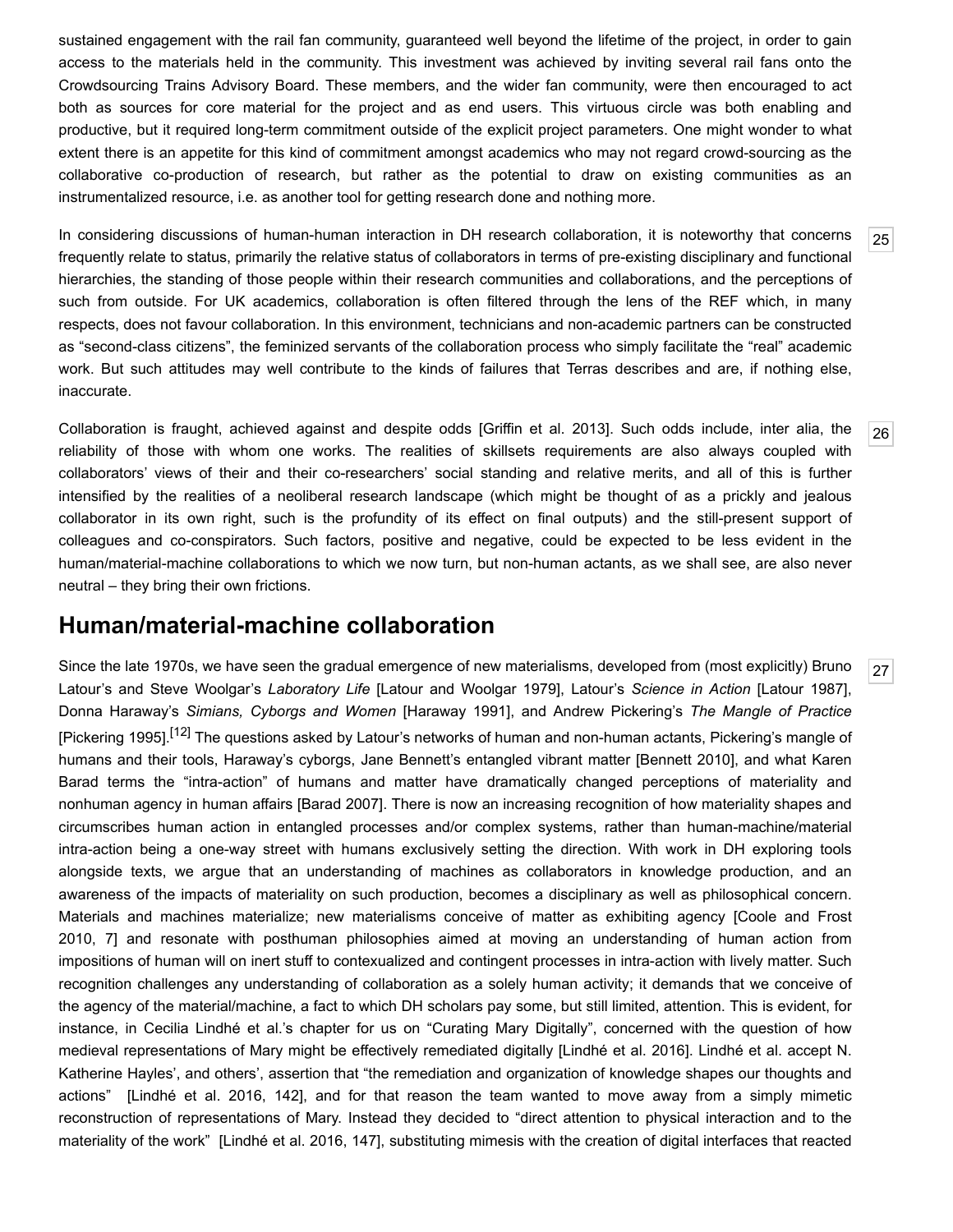to their viewers' movements. Whilst this approach shifts attention from the work as product to the work as a text produced in the process of viewing, it does not inherently move away from attributing the primary or dominant agency to the human. The reproductions are seemingly given some active role, but it is the viewers' movements that determine what is seen; the performance aspect of the exhibition grants the material a secondary agency that remains subsidiary to the human viewer. Lindhé et al. offer a great model of the kind of approach that can lead to matter being made more obviously vibrant in the digital display of artworks, but in this work the object's most visible agency remains parasitic off human input. Such an approach was important for the team since they explicitly wanted to privilege the aesthetic and humanistic over the technological, following Johanna Drucker's injunction not to be overwhelmed by computational methods, or to grant them primacy [[Drucker 2009](#page-19-8)]. Lindhé et al.'s work shows how digitization can be deployed in producing new and conscious efforts to reframe materiality, but it also signals the continued struggle over how the human and the material might be integrated, or conceived of as integrated, without having to hierarchize their roles. In any interaction there may always be a dominant actant (or actants); in Latour's terms, they are equally actors even if they do not act equally. The challenge comes in materializing the real agency of actants which are not human such that we might better realize the complex roles that they can play in the co-production of knowledge and experience.

<span id="page-8-0"></span>Non-human agency has increasingly made its way into Digital Humanities work concerned with the effects, typically on [reading, of the materiality of media. The work of Hayles \(\[](#page-20-8)[Hayles 200](#page-20-6)[2\] \[](#page-20-8)[Hayles 2012](#page-20-7)[\]\), Kirschenbaum \[Kirschenbaum](#page-20-8) 2008], and Hansen [[Hansen 2006](#page-19-9)] has been hugely influential in this regard, setting the terms for why a richer understanding of materiality might be important for DH. For our purposes here, such understanding may refer to the collaborations between the producer and the tools of production, the producer and the digital product, or between the product and its user.

<span id="page-8-1"></span>Matt Hayler, for example, uses the resistance to the new materiality of ereading devices, such as the Kindle and the iPad, to underpin a postphenomenologica[l\[13\]](#page-17-12) philosophy of technical practice in his *Challenging the Phenomena of Technology* [[Hayler 2016a](#page-19-10)]. In our collection on reading digital data, Hayler explores the particular relevance of materiality to DH research into reading, from hyperlinks producing specific kinds of reading practices on screen to the distinctive physicalities and entailed effects of paper and electronic page spaces [[Hayler 2016b](#page-19-11)]. In the case of hyperlinks, the digital text acts on the user, inviting her to engage physically by clicking and scrolling, and mentally by encouraging rhizomic or networked, as opposed to linear, readings. Hyperlinks challenge the default grammars of the book-bound context and promote novel forms of engagement that co-shape the ways in which the human reader responds to the text – as Hayler states, hyperlinks are reminders of the possibilities for connection inherent in every written word.

<span id="page-8-2"></span>In discussing the raw materiality of the printed or pixelated page, however, Hayler joins Hayles, Kirschenbaum, and Hayles in assessing how the materiality of each medium can significantly structure the reading experience without requiring a more obvious human interaction such as the following of a link. Hayler shows how media, far from being parasitic on human agency, in fact structure the agency of their users, altering their sense of their potentials. In identifying the histories of the use of pages, with their inherent tendency toward promoting e.g. linearity and fixity, and the newly forged histories of screens, with their tendency towards promoting networked and transient information, Hayler shows how materiality might become bound up with the content of the writing itself in producing meaning, something which feels particularly weighted at a moment of transition between two significant forms. By exploring such entanglements of matter and meaning we can better understand how all texts are co-shaped by a reader, a script, a medium, and a context, each of which possesses its own meaning-making histories. Whilst reading remains a humanled pursuit, there is a posthuman reshuffling of agency here, removing the human from the centre and re-invisioning the reader as a co-constructor of meaning. Hayler ends by suggesting that "digital technology is becoming humanized: made subtle, not jarring, truly deep, not ghostly or shallow, and meaning-rich" [\[Hayler 2016b,](#page-19-11) 31]. Humanization is here conceived of as reducing difference (which echoes the reduction of otherness between academics in different fields, or between academics and technicians (or crowds), in the human-human interactions discussed above), the recognition of sameness, not just in the comparison of digital text with print's cultural caché, but also compared to the extent and depth of its material agency and its parity with the human in being an actant in the entanglement that produces the text to be read. That issue of material devices as legitimate and agential actants is central to a full understanding of human-

[28](#page-8-0)

[29](#page-8-1)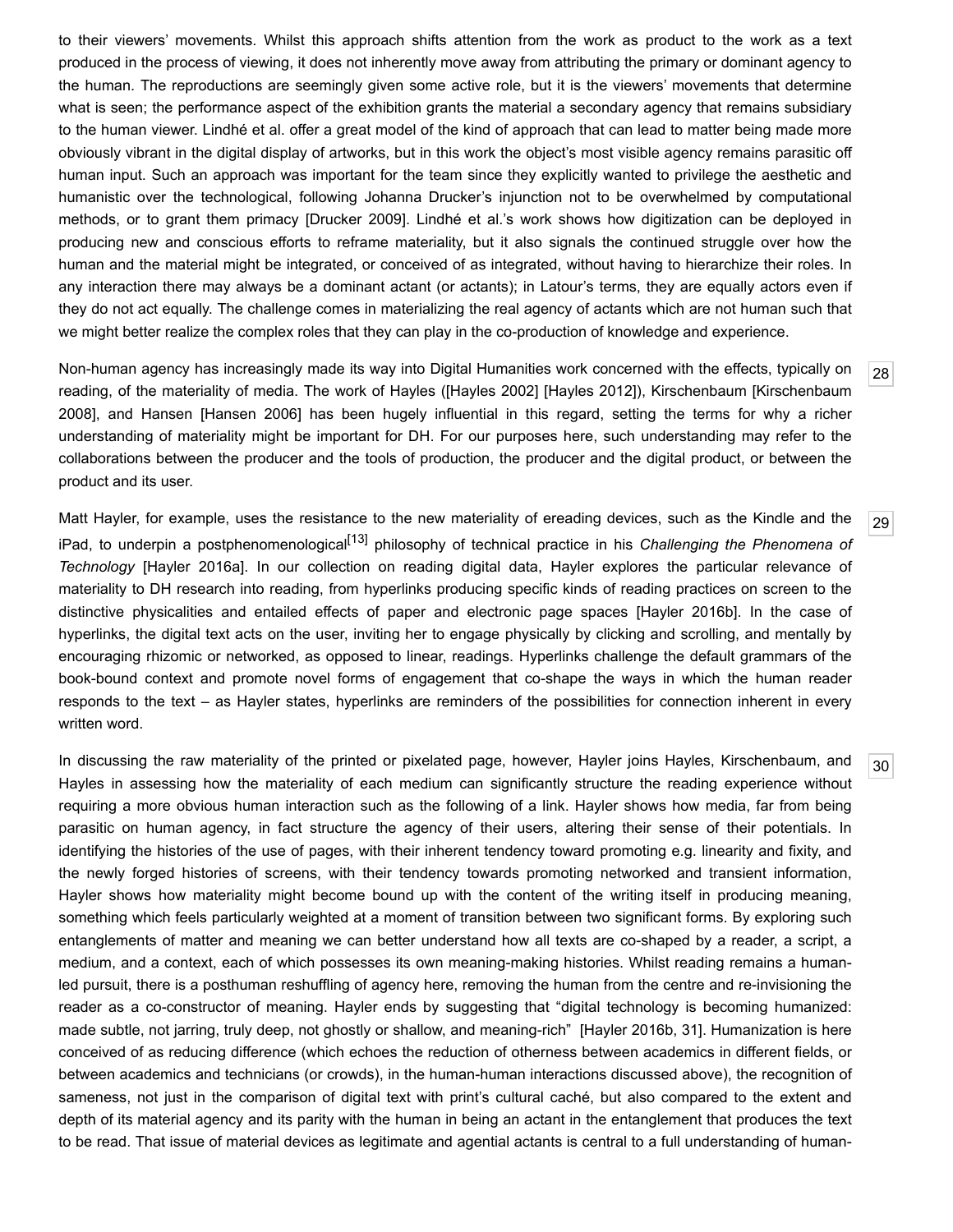material/machine collaboration.

<span id="page-9-0"></span>In "The Object and the Event: Time-Based Digital Simulation and Illusion in the Fine Arts", Stephen Hilyard discusses the creation of simulations through digital tools [[Hilyard 2016\]](#page-20-9). This chapter analyses two distinct forms of collaboration between human and non-human actants – that between an artist and her digital tools, and that between a digital object and its viewer. The former collaboration, however, is couched in terms of subservience (of the tools to the maker), and the latter reveals the digital object to possess agency only in relation to its being viewed, creating a psychological and/or physiological reaction that the viewer cannot escape.

<span id="page-9-1"></span>As traditionally conceived, the artist, as authority and meaning-maker, remains both in control of her tools and her deployment of them in the manipulation of the viewer. The idea of the tool as an object that the user deploys in order to achieve a particular end is a conception of intrinsic subsidiarity; in the manufacturing of the artistic simulations that Hilyard describes, hardware and software provide a service. Hilyard explores such manipulations in the context of the realistic simulation of impossible effects, from the "uncanny valley" of images of close-to-but-not-quite real humans to the visually accurate rendering of things that could never exist or act as they do outside of the simulation, things that trick the viewer with a blend of photorealism and the subversion of physics. This sets up a classic fine art paradigm where authority accrues to the artist as maker: the digital tools are just that, and in being seen as subservient to the user, as instrumentalized matter, their own agency is neglected. Similarly, the viewer is seen as being worked upon by the art work rather than entangled with it in the co-production of meaning, an interesting inversion of the hierarchy of human and object as opposed to its flattening – to understand objects as entangled, we argue, is not simply to reverse extant understandings (such that humans become slaves to their artefacts sometimes), but instead to appreciate how agency might always flow back and forth, with humans impacting on technologies and the ways in which they might be deployed, and technologies impacting on their users such that the outcome of use is not determined by either side.

<span id="page-9-2"></span>In this vein, throughout the work of the new materialists introduced at the start of this section, we find a much more sustained recognition of the role of tools, artefacts, and objects more broadly in both human affairs and wider networks (where humans might not even be involved in some collusions, as we shall discuss in the next section). The postphenomenologist Don Ihde, for example, offers a taxonomy of technological interactions: embodiment relationships (where the artefact melts away, such as using a hammer or tennis racquet); hermeneutic relationships (where the tool both enables and modifies perceptions as it is perceived through, such as using a microscope, telescope, or machine readout); alterity relationships (where the machine is an explicit object of concentration apart from the user, such as using an ATM machine); and background relationships (where the device is set and then modifies the background of experience without further interaction, such as the use of a thermostat and household heating).<sup>[14]</sup> In Ihde's breakdown of engagements, we start to see the myriad ways in which technologies both explicitly and subtly flavor and condition experience, becoming a part of our perceptions and, in some instances, enabling them to happen at all. Edwin Hutchin's work on "distributed cognition" (e.g. [\[Hutchins 1996](#page-20-10)]) similarly demonstrates the extent to which tools might enable the conception of action, as well as facilitating it, and even further displaces the human from the centre of action. His description of navigation on board large naval ships, and the tasks undertaken by combinations of personnel and equipment, combinations that elide neat boundaries between human and non-human actors, sees the network of actants as a distributed system that can legitimately be seen as cognizing; it is the *system* which thinks, and only the system which can have these kinds of thoughts. In the absence of the non-human actors nothing could be done, and certainly not done like this; no one human has control and everyone and everything plays their part toward the goal.

<span id="page-9-3"></span>When it comes to DH research, our interest here is in how systems of humans and non-humans co-produce knowledge. What we take from the work of Ihde and Hutchins, and the science studies of Latour, Pickering, Haraway, and Baird, are that tools are never neutral. They, like technicians and crowds, are more rightly thought of as collaborators, whether they are conceived of as such by their users or not. Latour, Pickering, and Hutchins, in particular, are sensitive to the ways in which tools' users, especially in technical and scientific contexts, are typically loathe to see the machines with which they work as anything but neutral. As with human-human collaborations, much is invested in the tools not interfering with the results and in the production of knowledge being ascribed to the individual (and "excellent" researcher), not to anyone/anything she might have depended upon. A profound silence can emerge from hoping to avoid the comment sometimes offered to photographers: "That's such a beautiful picture; you must have a really great

[31](#page-9-0)

[32](#page-9-1)

[33](#page-9-2)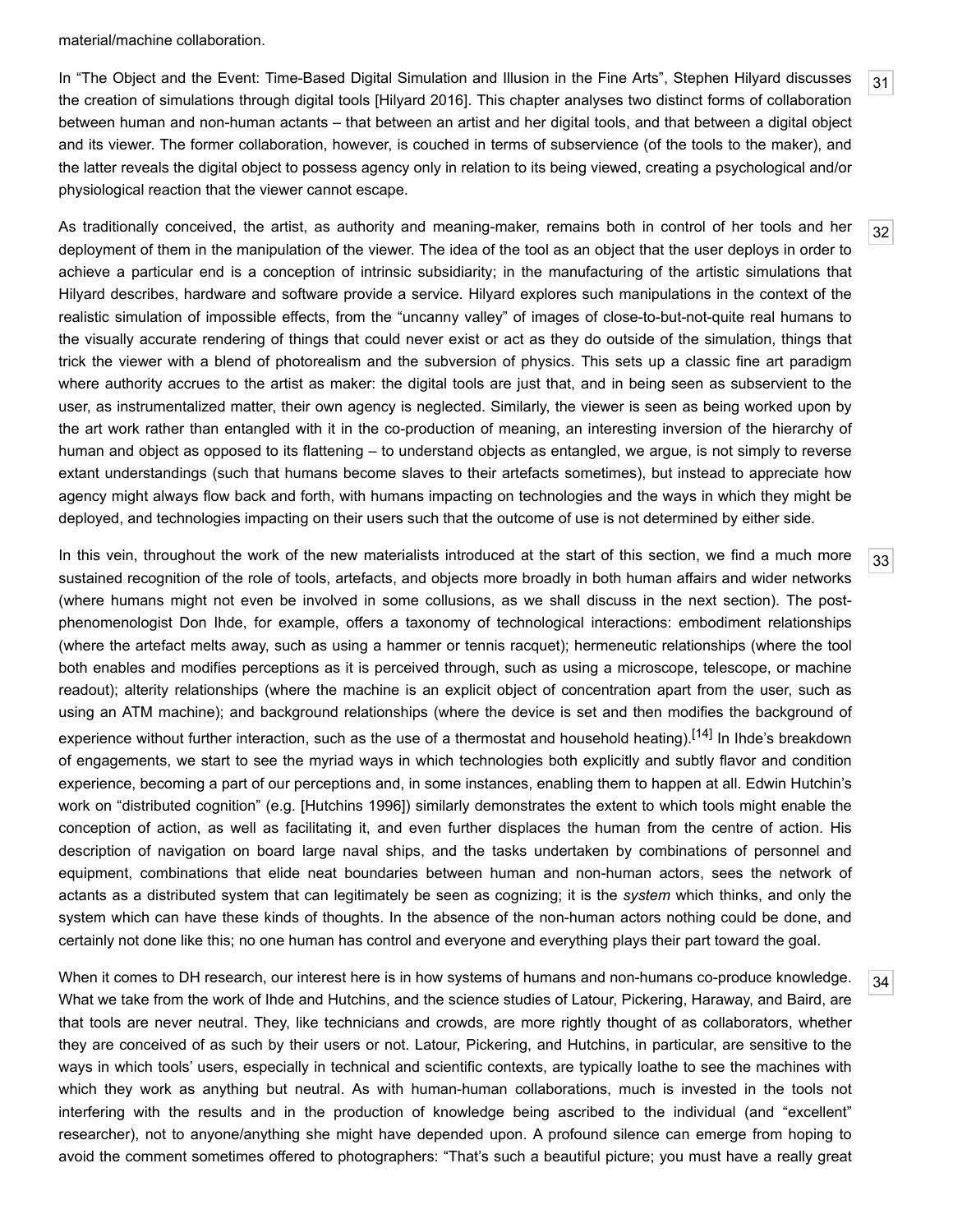#### camera!"

<span id="page-10-0"></span>Non-human agency and the presumed neutrality of digital research tools are explored in Thomas Nygren et al.'s "Connecting with the Past: Opportunities and Challenges in Digital History" [[Nygren et al. 2016](#page-21-9)]. Here the focus is strongly on the limitations of digital renditions of information, couched in the following terms: "assumptions about the unproblematic application of tools to data can be problematic, not least because there is a risk that "data" will be shaped by and for the logic of digital tools" [\[Nygren et al. 2016,](#page-21-9) 63]. In this regard, Nygren et al. recognize the ways in which data, as read or received, can be altered by or for the tools used to perform the analysis. The tool introduces its own effects in its parsing of data; in short, as Ihde or Pickering, or Latour also make clear, we make a profound mistake if we see such tools as simply reporting or neutrally working with "the" data<sup>[15]</sup>; data are produced for and interpreted by nonhuman actors as much as for and by human collaborators.

<span id="page-10-1"></span>Nygren et al. countered the limitations of their tools, when more adequately recognized, by augmenting the digital with the stories that the flesh and blood researchers could tell, derived from a combination of research methods. By better appreciating what their tools could and could not do, and why and how their specificity might distort seemingly inert or neutral data sets, they were able to see what gaps could be filled in the story with different approaches that didn't rely on digital computation. As they state: "researchers use a mixture of traditional and digital methods to better understand the life and circumstances facing people in the past. Visits to the archives have been combined with visits to the places of historical events. In the practice of digital history, this connection to historical settings is still important" [Nygren et al. [2016, 80\]. They acknowledge that "materiality may certainly affect our construction of knowledge" \[Nygren et al.](#page-21-9) 2016, 80], but find this much easier to cope with in relation to conventional historical methods (such as visiting actual sites) than in relation to digital constructions or the unfamiliar whose logic is resisted. The collaborators, human or nonhuman, that are best known can be mostly easily dealt with – recognizing digital tools' effects as, without deep investigation, unknowable might be a significant aspect of successful collaboration with them.

<span id="page-10-2"></span>In much of the analysis of human-material/machine collaboration specifically within DH, insofar as it occurs, debates about how we became posthuman [\[Hayles 1999\]](#page-20-11), or our relative posthumanism as researchers or end users, remain very much alive in the sense that the idea of collaboration with non-human actants tends to be evaded, resisted, or not fully engaged with. Actual making processes are frequently glossed over, the process of the materialization of artifacts, and their agency, is elided, and the liberal subject of the sovereign maker, or viewer, tends to remain firmly in place. But what happens when that subject retreats entirely?

# **Material/machine-material/machine collaboration**

<span id="page-10-3"></span>In purely material interactions between non-human actants we might expect the power hierarchies and politics of human-human and human-material/machine collaborations to be absent as the human retreats from the scene. But for the overwhelming majority of instances in DH research, material/machine-material/machine collaboration requires at least prior human-material/machine interaction (and likely prior humanhuman partnerships) – in this way, materialmaterial collaborations rest upon, or are simultaneous with and shaped by, the other types of interaction that we have discussed. Matter, of course, interacts without human involvement all the time, but in digital research it is only in the rare cases where hardware is programmed to roam free, or algorithms are left to produce emergent effects without intervention, that we might consider humans as removed from digital processes, and even then humans are necessarily the originators of the device or algorithm (or of the hypothetical machine which might create or code them). As Julia Flanders states, technical and professional standards in digital research are "an extraordinarily effective mechanism for *representing*...an agreement...between collaborating parties" [[Flanders 2012,](#page-19-4) 79][\[16\].](#page-17-15) Standardization also enables material/machine-material/machine collaboration, i.e. standards allow systems to read, or "talk" to one another about data or processes, and one question then becomes the extent to which a user or technician ever deals with an open system. Or, put another way, what room is there for the unexpected and unintended, the non-humanly conceived, to emerge?

<span id="page-10-4"></span>[Laszlo Hunyadi points out that "human-human interaction seems to be hard to represent in regular form" \[Hunyadi](#page-20-12) 2012, 101] since our understanding of human communication as a pattern is limited – alternatively, it is in their

[35](#page-10-0)

[36](#page-10-1)

[37](#page-10-2)

[38](#page-10-3)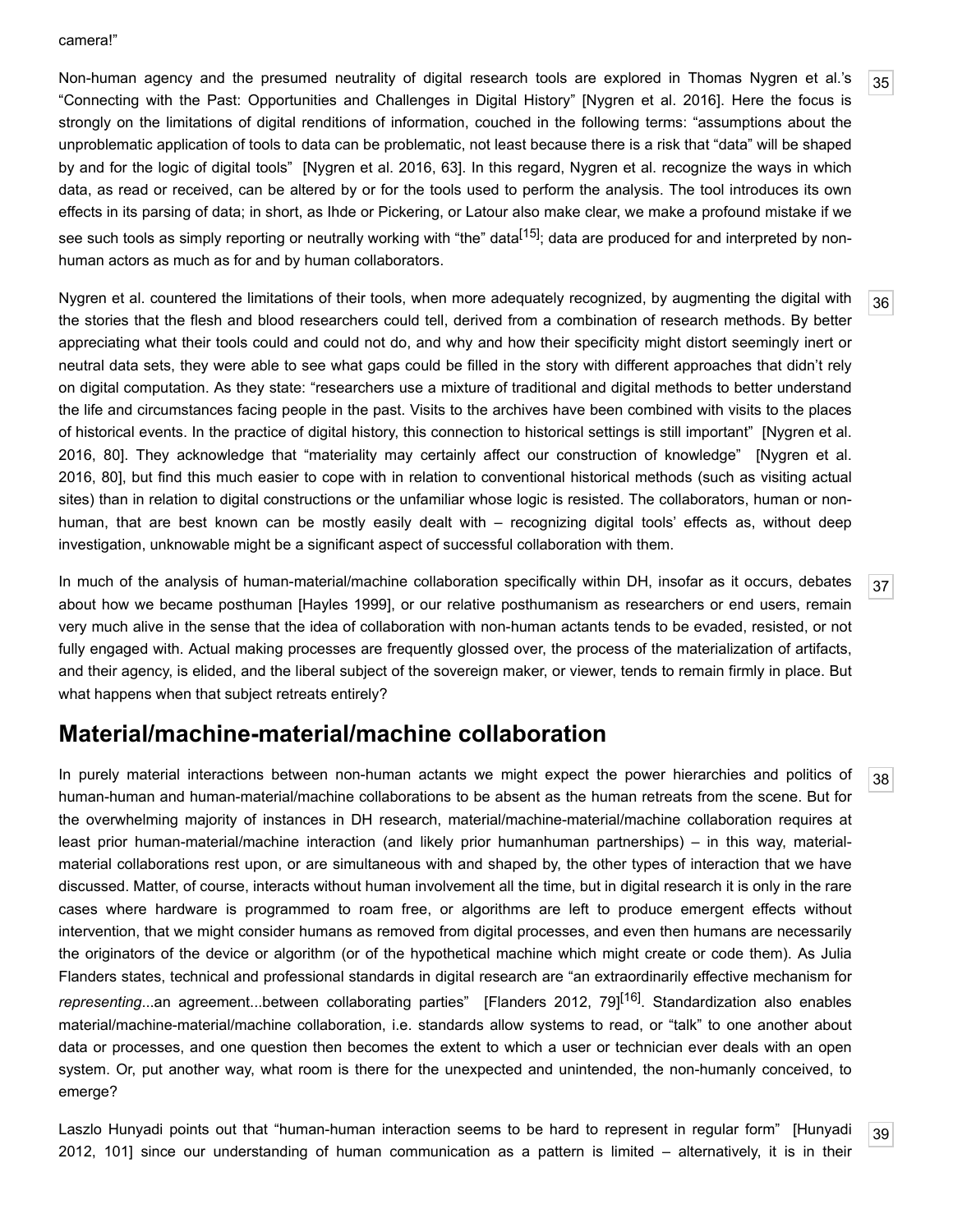seemingly obvious regularity that interactions which contain non-human elements are presroumed to be more easily imagined. Hunyadi's university in Debrecen has created a cognitive robotics lab into which a system of secondary labs without robots is to be networked in order to allow interaction and experimentation between them as a system ([www.virca.hu](http://www.virca.hu/)). The project website states: "Imagine a completely new form of relationship with your IT devices: a relationship in which the mouse and the keyboard seem like ancient relics used only by geeks and IT professionals; a relationship in which your "desktop" is much more closely linked with your physical reality, and in which social interactions play a central and practical role."<sup>[17]</sup> The derisive conflating of "geeks and IT professionals" aside (another example of the power hierarchies described above), this work is concerned with reducing the boundaries between human and machine, and with creating a cybernetic homosocial triangle [[Kosofsky Sedgwick 1985](#page-20-13)] between human operators and the virtual spaces in which they remotely collaborate on projects, their object of exchange. The video showcases available online, which depict the virtual lab in Debrecen, are all shot from the perspective of the human in his computer room or lab space, looking at the screen. In one video, a robot in the actual room, child-sized relative to the adult male manipulating it, is walking, imitating the adult's steps whilst the robot is also simultaneously projected into the virtual space. The overall impression is of the scientist conducting an experiment, ruling over neutral and inert matter, and controlling virtual space, even if remotely. The primacy of the human remains clearly in view here, both actually and conceptually – what seems like a hi-tech entanglement remains the same story of human dominion.

<span id="page-11-0"></span>Such primacy is hardly inevitable, however, nor does it guarantee the hierarchized relation between human and material/machine. Outside of the DH context, we have already seen quite a few signs of this not being the case, of the unintended consequences of interactions, such as traders bringing down markets in a few misclicks, or the biases that are daily being coded into data sets and search algorithms via normal (though silently discriminatory) use,<sup>[18]</sup> etc. To date, machines still need humans, at least for their design and/or the initiation of the processes that they enter into. However, the idea that this produces "control" (by humans) is erroneous – there can be unintended consequences, such as collapsing markets and biased data sets, which themselves generate important questions, much discussed in the context of artificial intelligence and science fiction, about the desirable relation between human and digital – are we looking at relations of subordination or of "companion species", of symbiotes, parasites, or some other, as yet unrealised entanglement?

[40](#page-11-0)

[41](#page-11-1)

[42](#page-11-2)

[43](#page-11-3)

<span id="page-11-1"></span>Deepmind's AlphaGo Zero AI is one system provoking significant discussion in this area. AlphaGo<sup>[19]</sup> was originally created and trained to beat human grandmasters of the game Go, a territory-claiming game that, unlike chess and checkers, computers have struggled to compete at, even with only moderately above-average players, due to the human "feel" required. There are so many possible permutations of the board that the "brute force" strategies that AIs have tended to draw on in simpler games (trying out as many hypothetical moves as possible before settling upon the best one and playing it in each situation) are simply too time- and computation-hungry to be viable. AlphaGo instead used a combination of human programming, brute force searches, and machine learning – it played a huge number of games against both human and computer opponents in order to train strategies for as many board permutations as possible.

<span id="page-11-2"></span>When the original AlphaGo system did beat Lee Sedol, one of the world's best players, in 2016, *New Scientist* reported on the win's intensifying of an "artificial intelligence phobia" in South Korea [\[Zastrow 2016\]](#page-21-10). The presumption of the humanity required to undertake successful Go playing caused a crisis; the computer was assumed to have equalled the leading player in some ineffable category outside of mastery of the game. But AlphaGo was still heavily dependent on human interaction – it was programmed by humans, played against human players in training so as to learn from them, and was explicitly aiming at human-like performance in its first incarnations, having millions of moves from expert players coded into its database of possible solutions as its model of what success should look like.

<span id="page-11-3"></span>AlphaGo, however, has changed. AlphaGo Zero (AGZ) recently beat the original AlphaGo system, and, significantly, had far less human-interaction in its path to becoming the greatest Go player in the world. By again deploying machine learning, AGZ similarly played a vast amount of training games, storing knowledge of the best strategies from each one. But it never played a human opponent, and it was never coded with human strategies or any human's expert moves. It began with completely random play against an iteration of itself – whichever version won, by chance, would go on to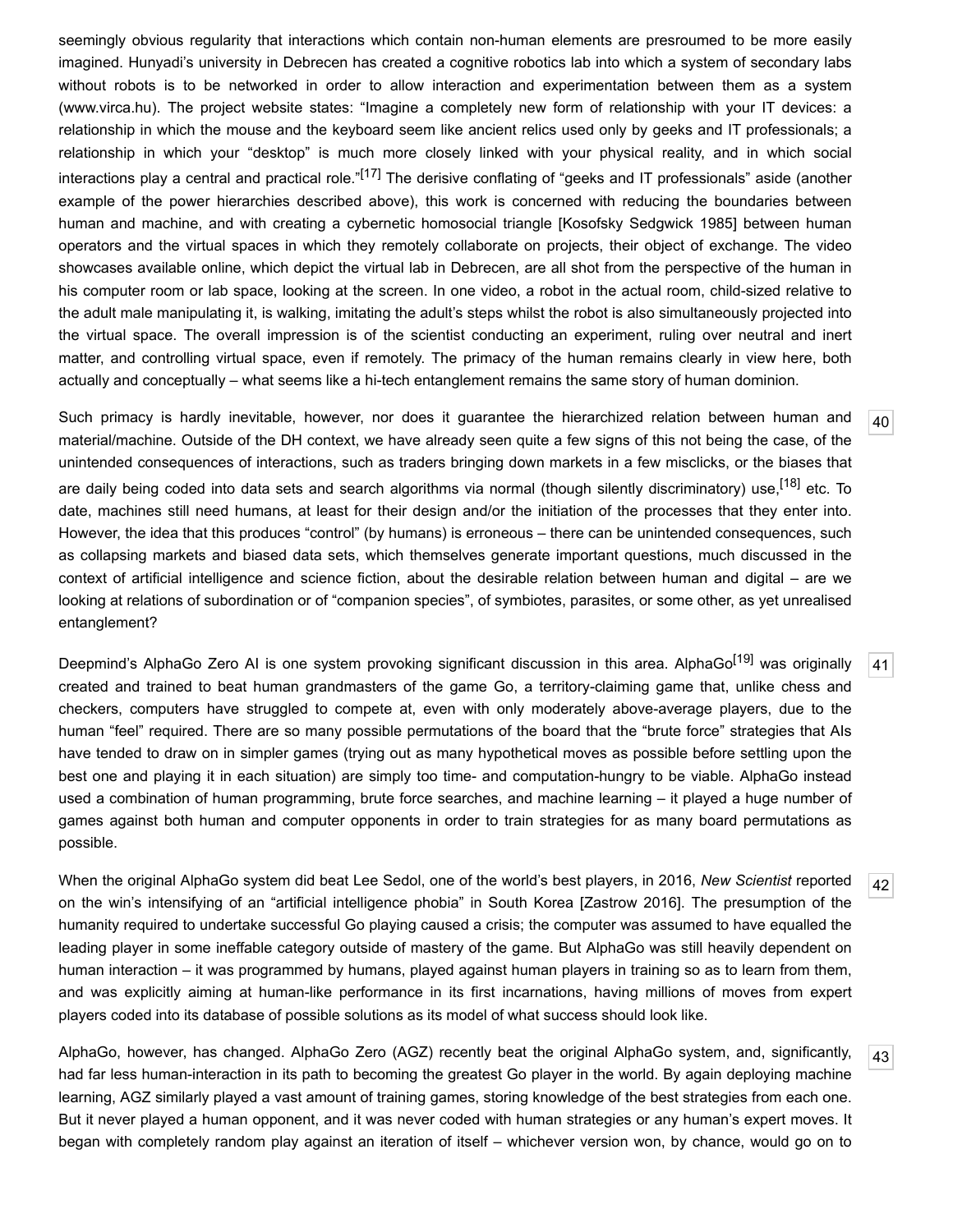play against a new iteration of itself, with the now ever-increasingly competent versions progressing in an evolutionary fashion. The system is now hugely more efficient, and, in the words of its "designers" (probably now the wrong term), "it is no longer constrained by the limits of human knowledge" [\[Hassabis and Silver 2017](#page-19-12)]. AlphaGo Zero became more competent than the version of AlphaGo that beat Sedol within three days, and better than the best iteration of the original within 40. The team never found out how good AlphaGo Zero could get; with the wider actants in the system affecting things, as always, they "needed the computers for something else" [[Etherington 2017\]](#page-19-13).

<span id="page-12-0"></span>When it comes to the production of knowledge about the game Go, AGZ leaves humans in its wake, and it demonstrates the potential for uncoupling humans from computational systems once they have been set up – humans, like their tools, are not neutral: their biases and limitations can flavour a whole system. AGZ's collaborators in knowledge production, then, straddle the human-machine and machine-machine. It is, and continues to be, its own collaborator, a billion-fold, shaping itself in an entanglement that goes both ways: as each iteration progresses it might lose out to the next incarnation of itself, ceding the ascription of knowledge to the next version that it decides is better. As colleagues and equipment join and leave knowledge-producing systems in more conventional research, so AGZ recruits and rejects itself, over and over. When institutional politics, funding limitations, labour laws, and good graces are replaced by ruthless evolutionary mechanisms, vast progress can be made, and this makes something very clear: we do not want the politics of machine-machine collaborations to transcend their sphere. As the examples of machine-learning algorithms encoding racists and sexist attitudes attest<sup>[\[20\]](#page-18-9)</sup>, however, politics does tend to travel – humans may not look like an explicit component in the collaborative system, but their entanglement gets revealed in their shaping effect, as with any other actant. Digital researchers need to function as stewards alive to the effects of all actants, not presume neutrality, as they increasingly pursue machine-machine collaborations which might take on the worst of us or, reversing the flow, to resist the machine's unsentimental excisions of one another becoming a model of best practice.

<span id="page-12-1"></span>Material/machine-machine/material interactions are also becoming more complex as the ways in, and means by which combinations of hardware and software must speak to one another proliferate. While some materials, such as the foreedge paintings on the compressed pages of books in the private collections of affluent 19th century readers, may still resist being digitized [[Trettien 2011\]](#page-21-11), as different kinds of materiality encounter each other, those differences generate new and diverse interactional relations that pit algorithmic logics against noise both from within and from without. In an article on instance-based algorithmic learning, Aha et al. poetically describe their "extended algorithm's performance" as "degrade[ing] gracefully with increasing noise levels and compar[ing] favourably with a noise-tolerant decision tree algorithm" [[Aha et al. 1991](#page-18-10), 37]. Noise or interference is expressive of difference, and it is such difference that material/machine interactions must increasingly struggle with as we attempt to recruit them in archiving and interpreting the world. Such struggles contribute, we argue, to the reasons to be silent around collaborative efforts in DH: difficulty in comprehension and expression are the reasons that many phenomena go unarticulated, but the various silencings of diverse forms of collaboration in DH research also have other sources to which we now turn.

# **Reasons To Be Silent**

<span id="page-12-3"></span>Discussions of crowd sourcing, or the example of Gabriel Wolfenstein's depiction of how the gathering of material was facilitated through engagement with enthusiasts in the *Living with the Railroads* project [[Wolfenstein 2016\]](#page-21-7), can offer useful advice for DH scholars about how to access certain communities who might be described as potentially "hard-toreach," and also how to conduct such research, i.e. what new methods and practices might be required. But, as suggested earlier, such concrete engagement with questions of collaboration is not always forthcoming; we want to suggest four core reasons why this might be the case which relate to the key points outlined in the typology of interactions above.

### **1. Status and Speed**

<span id="page-12-2"></span>[47](#page-12-2) The first concerns the status and the role of the expert in research. Richard Sennett has produced an important account of *The Craftsman* and the ways in which notions of craft have undergone changes over time [\[Sennett 2008](#page-21-12)]. Sennett identifies how, on the one hand, many skills-based activities can now be executed by "unskilled" persons (or, as above, removing people altogether) because technology significantly facilitates or replaces production processes, and, on the

[44](#page-12-0)

[45](#page-12-1)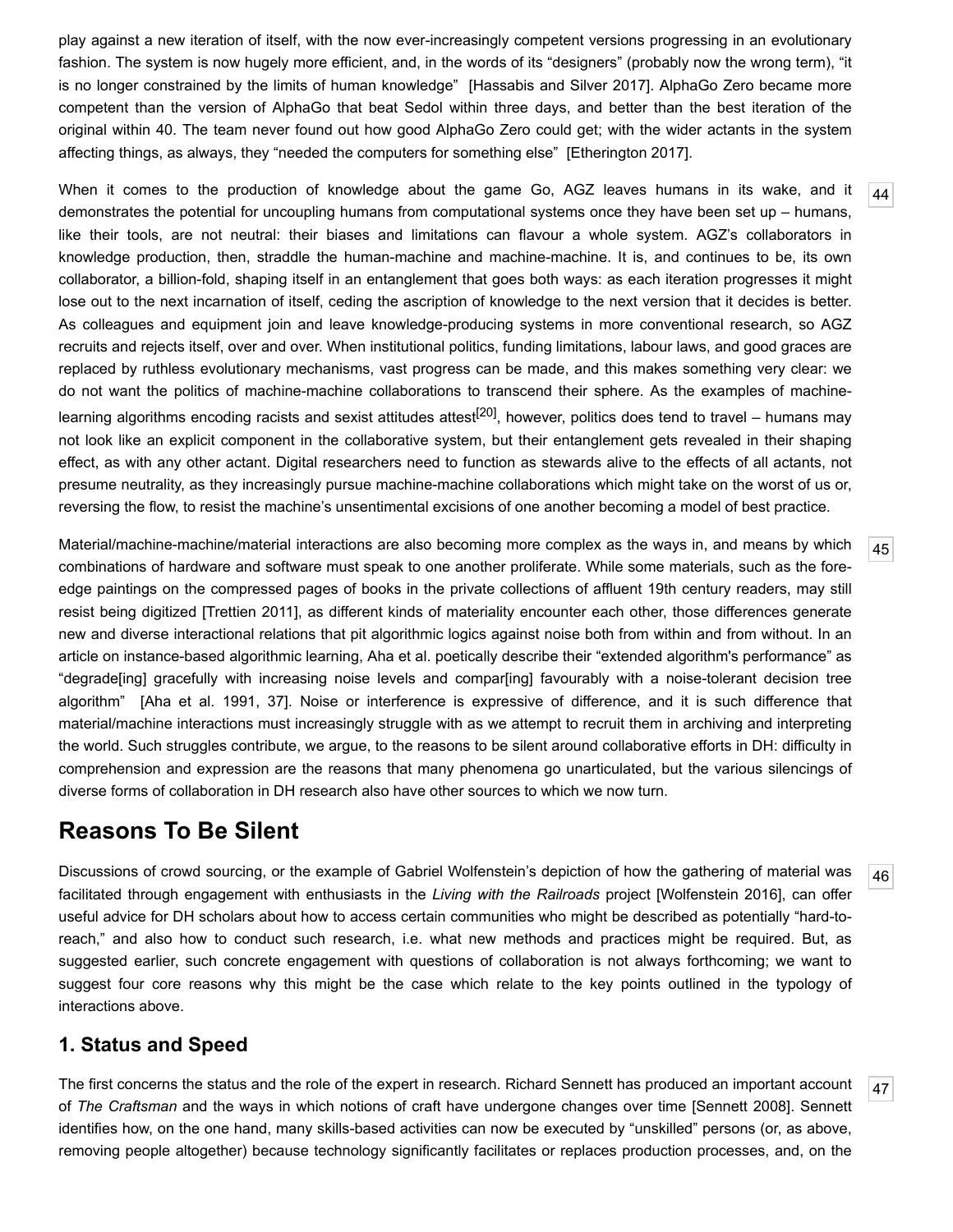other, craft as an expression of honed skill, socialized and shaped by practice and experience *over time*, is bulldozed through by the demand for the ever-increasing acceleration of work processes (we can see this clearly when various forms of "slowness" in production are conceived of as radical as opposed to, say, appropriate). Instantaneity has become the name of the game, from the production of goods to the production of research, and that makes the expert who can provide patient and detailed explanations a seemingly redundant figure (the expert who can be swift and reactive however…). Silence regarding technical ability thus tends to sideline those with specific expertise, particularly where this involves complex skills, reinforcing a power hierarchy that sees academic experts as producers of knowledge and technicians as instrumentalized supporters of this production. This view oversimplifies skills acquisition and maintenance for both academics and technicians, and does not recognise the actual practices of collaboration as they consistently manifest.

#### **2. The Pace of Change**

<span id="page-13-0"></span>The second reason why concrete engagement with collaborations may not be forthcoming is also related to the issue of technology as such: as the writer of the email quoted at the outset of this article suggests, "constant technological development", and by implication the obsolescence that accompanies contemporary digital technology, makes discussions of specific technical processes difficult or seemingly undesirable due to fears that these discussions will rapidly become obsolete as the technology changes. Two issues strike us. The first is simple: there is always something to learn from prior practice, and no shift in the technological apparatus of Digital Humanities research is likely to be so great a rupture that all prior work is rendered irrelevant. Secondly, Susan Hockey makes the point that "Humanities source material lasts for a very long time and digital representations of that material need to be equally long-lived" [[Hockey 2012,](#page-20-3) 87]. She discusses the Text Encoding Initiative (TEI) which was set up precisely to ensure this for the digital rendering of script sources. As Hockey notes, "[o]ne of the original aims of the TEI was to create an encoding scheme that would be independent of any particular computing system" [\[Hockey 2012](#page-20-3), 87]. Withdrawal of public funding, however, curtailed this effort and expertise was thus lost. In this way, the speed of technological development can lead to the silencing of discussions of its practices. Tensions exist, for instance, between the development and commodification of technology on the one hand, and its usability across time and space on the other: the enhancement of a technology's functionality typically correlates with its accelerated commodification such that consumers clamour to buy the latest machine and/or app, even if they are unable to fully use the ever-increasing opportunities afforded by their current or new technologies [\[Gerpott et al. 2013](#page-19-14)]. Academics may thus become increasingly distanced from the technical experts that they require in order to undertake DH projects as the gaps between known and unknown potential deepen, and at an increasing rate.

#### **3. The Nature of the Field**

<span id="page-13-1"></span>A third reason relates to the epistemic dimensions of the Digital Humanities: do they constitute a discipline, or a set of methods or practices, or a sub-set of enquiry? At present there is no ready answer to this question, certainly no orthodoxy regarding DH's domain. Texts such as Kirschenbaum's "What is Digital Humanities and What's It Doing in English Departments?", the annual "day of DH" (which aims to provide a snapshot of the field through the self-report of a day in the life of various academics who identify themselves as Digital Humanities researchers) [[Kirschenbaum 2010](#page-20-14)], and an entire reader on the problems of definition [\[Terras et al. 2014](#page-21-13)] all engage with the issue of domain in different ways. The continuing need to re-explore the boundaries may also contribute to a dearth of meta-discourses around DH *beyond* its definition, and that includes meta-discourse on the processes of collaboration undertaken during DH projects. Put simply, unless collaborations of all forms become a part of what DH *is*, then the field's focus on definitional concerns will contribute to the current lack of discussion.

#### **4. Neoliberal Imperatives**

<span id="page-13-2"></span>A fourth reason for the under- and slow exploration of collaboration in DH research concerns the neoliberal imperatives which govern contemporary academe [\[Strathern 2000\]](#page-21-14) and which continuously flavour the point above. Such imperatives have led to the simultaneous rise of collective work *and* individualized accountability in a context of heightened competition – competition to be "world-class", "excellent", indeed *primum* without *pares*. Where collaborative

[49](#page-13-1)

[50](#page-13-2)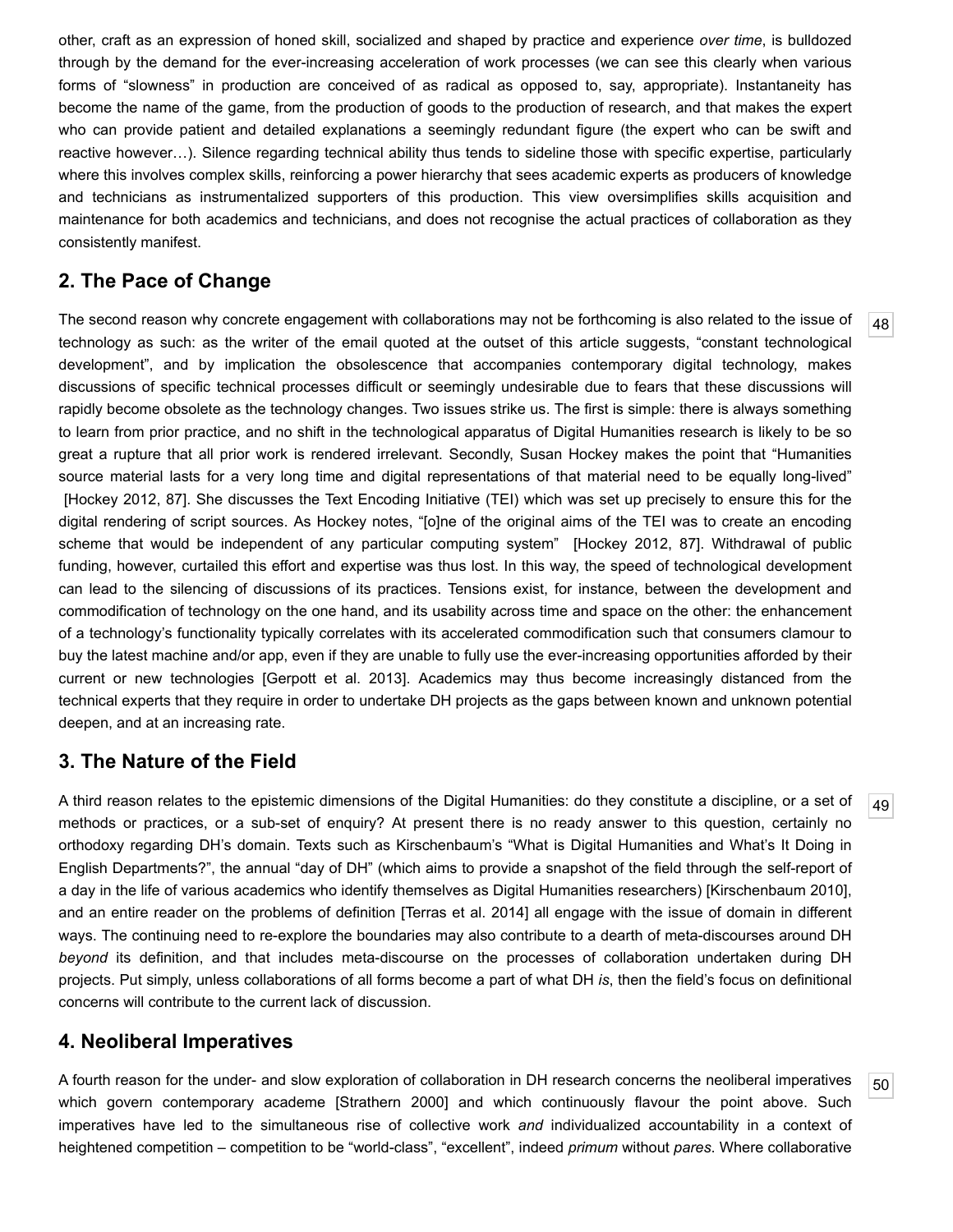research is submitted to the REF, for example, the collaborators have to specify what exactly their contribution is. But such specification is largely anathema to proper collaborative efforts and goes against our understanding of creative thinking as a collective and intricately entangled process involving a range of human and non-human interactions. It ultimately denies the "co" of collaboration and, due to its competitive underscoring, reinforces pre-existing inequalities between different kinds of collaborators. As described above, this is partly supported by the hierarchies within academe which construe certain staff as subsidiary and which continue to instrumentalize both tools and people rather than recognising them as co-producers of knowledge.

<span id="page-14-0"></span>Resistance to changing such thinking is fed by a Humanities tradition that locates agency, originality, and meaningmaking firmly with the author/maker, a tradition put to work in the justification of copyright extensions which are publicly meant to protect the isolated, "genius" artist and yet predominantly service large corporations' continued control over profitable cultural icons (see [\[Lessig 2004\]](#page-20-15) [[Lessig 2008](#page-20-16)]). The central texts which rallied the various turns that Humanities disciplines have undergone, including the celebrated (if premature) declaration of the death of the author in favour of the reader [[Barthes 1967](#page-18-11)], the gleeful reassertion of the author's cultural function in the renewed foci on intellectual property, paratexts, and the myth of the persona [[Foucault 1969\]](#page-19-15), and the various interpretations of there being nothing outside of the text [\[Derrida 1976\]](#page-19-16), these texts each tend to reveal a struggle to retain the pre-eminence of the human in the construction of meaning and worth. These same texts also come to underpin a manner of thinking which supports contemporary new materialist and posthumanist stances – the author's death reveals other factors that might play a role in meaning-making; the lack of access to things outside of the text (or context) does not mitigate their role in producing what we can perceive, and how troubled and slippery text must always be demonstrates how we can be fooled in our pursuit of truth; and the vagaries of economic and cultural forces and the inscriptions and material properties of the authored and edited book can show how non-human agency becomes entangled with human activity. Neoliberalism's focus on individual achievement leaves little time for understanding subtle posthuman entanglements with people and things both inside and outside of our full comprehension. In DH research, the non-human actants of hardware and software are, in part, the secret ingredient – not revealed by the master chef so that we might be delighted or surprised by what we are served, but, rather, as in the story of "The Sorcerer's Apprentice", an understanding that we may also find ourselves unable to govern that which we call into being.

# **The Effects of Silence**

<span id="page-14-1"></span>The effects of not speaking about the collaborative processes that inform DH are manifold. For one thing, such silences undermine a certain deliberative approach to education and research which acknowledges the processes that inform that education. This lack of acknowledgment means that processes are constructed as inadvertent and hence beyond our agency. It fosters a "learned helplessness" [[Seligman 1972\]](#page-21-15) and leads to situations where academics in their 40s talk of themselves as "dinosaurs" because they do not engage with, are alienated from, and think they cannot understand contemporary technologies.<sup>[\[21\]](#page-18-12)</sup> We see this effect most clearly at every academic gathering that involves technology where, almost unfailingly, something (a PowerPoint presentation, a video clip, the interface between laptop and data projector) does not work, the presenter (usually a researcher or academic) does not know how to make it work, and no technician to facilitate the process can be found. Such disjunctures and competence issues are a norm rather than an exception in academe, and point to divisions (human-human, human-machine, machine-machine) that the silence around collaboration only serves to reinforce and exacerbate. It also has the effect of individualizing this experience, suggesting individualized rather than systemic failures to address and deal with such disjunctures.

<span id="page-14-2"></span>At the same time, contemporary western culture is saturated with online tools that both academics and students use, whether they do DH in a deliberative fashion or not. In her interviews with staff in Sweden working in DH environments, Griffin found that such staff often disavow DH as an academic field precisely because of the ubiquity of digitality. Such ubiquity can lull institutions into a sense of non-responsibility, where the mere existence of Google-based online tools, for instance, can suggest that universities or research centres need only participate in this cornucopia rather than consider how this plenitude might require changes to their curricula, delivery, and attitudes towards digitality. But purposive participation, such as we would advocate, and which has to include discussions of collaboration at its core (for instance of distance-collaborations with unknown others who produce tools, farm data created through the use of

[52](#page-14-1)

[53](#page-14-2)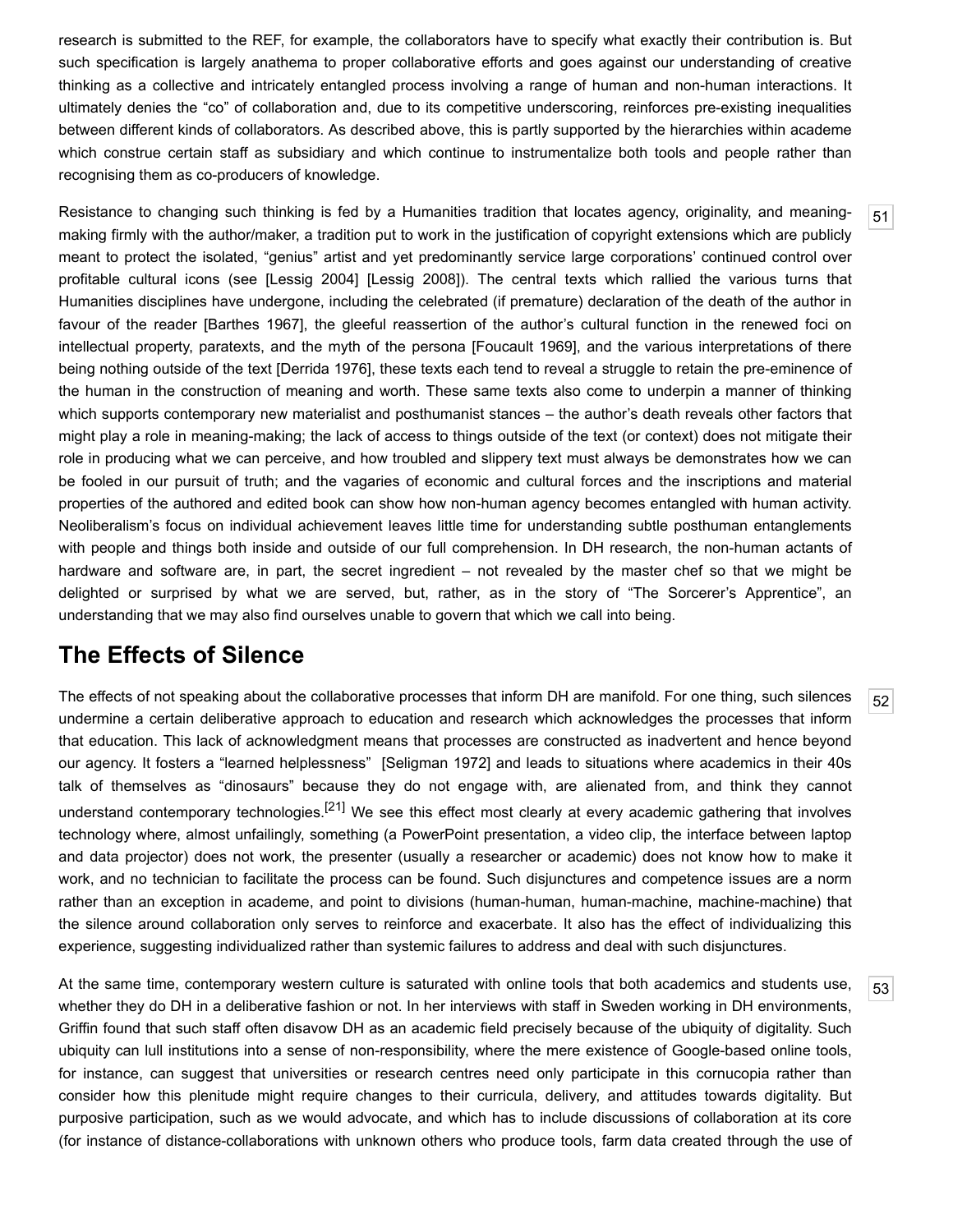those tools by scholars, and incite further uses), is critical to becoming and being an effective researcher and scholar, indeed a participant, in contemporary (digital) cultures. We would suggest that the pervasive "fake news" and "fake media" rhetoric of the current moment in part arises from the lack of a critical digital humanities engagement we [encounter in education and research scenarios \(see http://blogs.lse.ac.uk/mediapolicyproject/2017/05/22/tackling-fake](http://blogs.lse.ac.uk/mediapolicyproject/2017/05/22/tackling-fake-news-towards-a-new-approach-to-digital-literacy/)news-towards-a-new-approach-to-digital-literacy/, last accessed 7/10/2017).

<span id="page-15-0"></span>Increasingly, digitality is recognized as a collaborative effort and effect, where engagement always involves encounter with collaborators, known and unknown. This means that digital literacy needs, inter alia, to analyse digital collaboration that already occurs automatically, and its effects must be addressed. We have hardly begun with this in the Digital Humanities. Failure to address this increases digital divides between those seemingly in the know, those who undervalue the skills and knowledges they actually do have, and others who become more and more technology-resistant as they feel increasingly alienated. In contemporary knowledge economies, as well as in the technologizing environments we inhabit, this is not a sustainable option.

<span id="page-15-1"></span>[55](#page-15-1) A further institutional issue here is, as one of Griffin's respondents put it, that institutions have become used to the idea that Humanities 'cost nothing'. This respondent (the director of a DH laboratory that had eye-tracking equipment, scanners, and a whole range of other electronic devices used to conduct various kinds of DH research) had a strong sense that institutions needed to be educated about the fact that the Humanities, and in particular DH, also require capital resources to both establish and maintain themselves. And, whilst there have been related critiques of the needs for certain kinds of DH resources (e.g. [[van Zundert 2012](#page-21-16)]), the basic point that DH requires resources is well taken and becomes more apparent in the context of discussing collaboration since it refuses the rhetoric of the lone scholar, needing only to be equipped with pen and paper, that continues to haunt the Humanities. A related issue here is that institutions need plans for their technology development which includes the re- and up-skilling of staff as well as material resources. Such planning continues to be somewhat haphazard. Rosenblum and Dwyer, for example, note that the fact that as co-directors of a DH Centre they were given 25% and 50% time respectively – clearly not enough to fulfil all their tasks.

<span id="page-15-2"></span>Silence around collaboration contributes to maintaining a stagnant culture in academe, in particular in relation to the fact that collaboration structures learning. Machine-human collaboration occurs in learning all the time in that knowledge producers at all levels constantly mobilize computer-based and –produced knowledge to co-produce their own materials. At the same time the myth of the singular individual who "discovers" continues to be perpetuated in arenas such as prizes (Nobel as well as others), providing a largely false image of how knowledge production occurs. This needs to change if we want to normalize collaboration, the *de facto* reality of knowledge production, for the coming generations of scholars.

<span id="page-15-3"></span>Silence around collaboration also creates issues regarding our perception of the object world, rendering it other and inaccessible. Whilst that world must always be translated into human terms, and something is inevitably lost in such translation, we miss too much in skipping it entirely.<sup>[\[22\]](#page-18-13)</sup> Our tools reinforce, resist, shape, and encode material realities which both pre-exist, and are co-produced by, them, and the better we are able to read these tools' contributions to DH research, the better that we can understand that research's distortions and/or reasons for success.

<span id="page-15-4"></span>If we think of DH as, at least in part, a collection of methods (which certainly not every DH scholar does), then explaining how collaborations might come about and be successful (or not) can be important ways of enabling others to learn from the processes of DH projects. The development of a large body of methodological literature around interviewing, for example, has produced important insights into the dynamics between interviewers and interviewees, [leading to a foundational example of the contemporary notion of knowledge as co-produced and situated \[Hartsock](#page-19-2) 1998] [\[Griffin 2016](#page-19-17)]. This understanding, in many ways, goes against DH traits such as the standardization of knowledge into readable data, as an effect or requirement of digitization, and the deterritorialization of knowledge that this implies, leaving DH, at times, troubled by the tension between variability and standardization [[Flanders 2012](#page-19-4)], between the unpredictable and the prepared for, the unintended and the deliberate. Unstructured data are near impossible to digest digitally, but this does not mean that digital research can be blind to their effects.

[54](#page-15-0)

[56](#page-15-2)

[57](#page-15-3)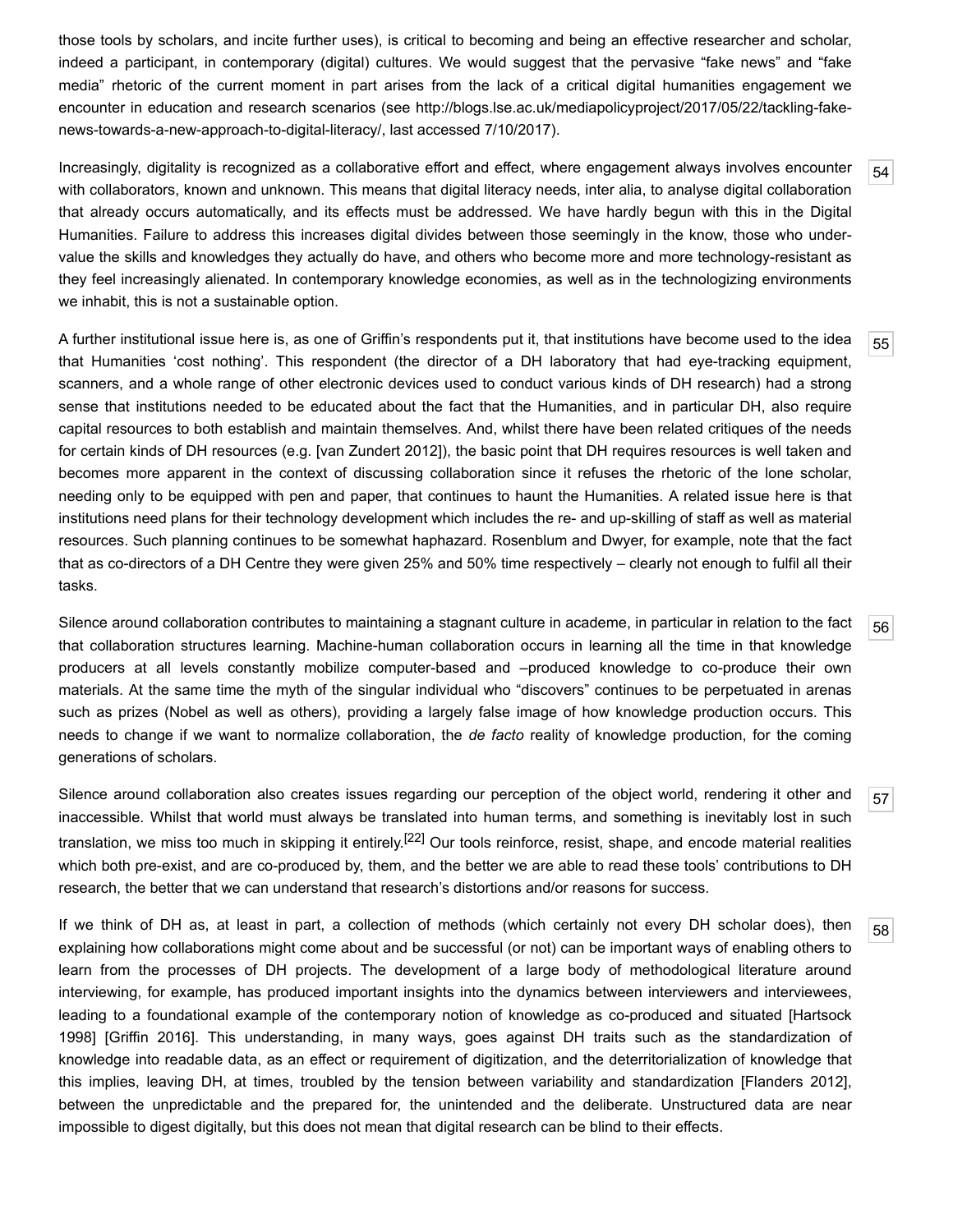<span id="page-16-0"></span>Not discussing human-human collaborations is also a way of implying a "them" and "us" structure of academe where different categories of contributors occupy different and hierarchized spaces. This results in a reinforcement of the failure to transform the social and political structures of the academy, something that is necessary both in order to better realise the collaborative and interdisciplinary work to which universities aspire and to the realities of such work.

<span id="page-16-1"></span>At the same time, most scholars inadvertently collaborate with technology already, at least minimally through Google searches, online reading, emailing, Skypeconferences etc. Mystifying the collaboration process in DH means constructing resistance to technology by making it into the unknown. This is also reinforced by a lack of recognition in higher education institutions that digital competence is a skill that needs to be acquired and maintained in a manner akin to Sennett's craftsman's training. Such training is often unavailable in academe, not recognized in terms of time and work requirements, and left to the perspicacity and perseverance of individual staff. This results in a DH skills shortage that currently manifests itself in the limited numbers of staff knowing limited numbers of DH tools. In turn, this means that the development of new research ideas and related critiques of DH cannot flourish nor can the collaborations that makes the best DH research so stimulating. It's time we talked more about these things.

# **Moving Forward**

<span id="page-16-2"></span>[61](#page-16-2) How, then, could the discussion around collaboration in DH change? As we pursue our own collaborations, that will eventually be written up and published, we're starting to ask how we can best be true to the issues raised in this article. Matt is involved in two projects that have technical, creative, and other non-academic partners and which might function as examples.

<span id="page-16-3"></span>[62](#page-16-3) The first, *Ambient Literature*[\[23\]](#page-18-14) sees professional writers commissioned to create works of electronic fiction that investigate our relationship with both places and digital technologies.<sup>[24]</sup> The project will also result in a co-authored academic book, with no lead author, that includes contributions from, and interviews with the writers and technicians working on the pieces. There will, further, be a "cookbook" aimed at demonstrating, for those interested in the production of these kinds of works, the options and opportunities currently available, i.e. what tools, technicians, budgets, and readers will permit. An edited collection will further gather voices from across writing, publishing, technical production, and academia. Maybe the project is cheating – it was devised to investigate the ways in which collaborations between humans, technologies, and environments manifest and alter in a landscape of ubiquitous mobile computing. But it demonstrates what voices should be included and the balance of power that might be achieved; no one academic gets to be the *primus* deploying everyone else as instruments of knowledge production.

<span id="page-16-4"></span>The second project is an augmented reality performance of *Sir Gawain and the Green Knight*, a medieval text set in the West Midlands. The project is at the earliest stages of development, but as heritage and technical partners are sought (the first to provide an appropriate location for the production, the second to enable the movement of characters, sounds, and settings between real and virtual environments), it is clear that, again, the roles of academic, nonacademic, technical, and non-human collaborators will need to be carefully considered. It would now seem impossible to think of the work simply accruing to the two academics on the project team, with all other actants simply being instruments for them to deploy – the *team* will have their say, and when it comes to the silenced roles of the nonhumans, be they mobile phones, buildings, or environmental features, there will be at least some attempt to speak up on their behalf.

<span id="page-16-5"></span>Maybe creative productions set the easier precedent; the industrial arts of cinema and videogames, despite the impositions of the auteur, are well recognized as mass collaborative efforts, with cameras, lenses, and sound, graphics, and physics engines all frequently brought to the fore – you could not have seen or played this without all of these people, and all of these *things*. But in any project, we think that it is relatively easy, and undoubtedly important, to resist the silencing outlined above. It boils down to two calls: the first is to recognize that no collaborator can ever be neutral, and the second that, therefore, their roles must be understood as well as possible, before, during, and after the event. Credit and blame need to be attributed, expressed, and shared. That's how we get better.

# **Acknowledgments**

[59](#page-16-0)

[60](#page-16-1)

[63](#page-16-4)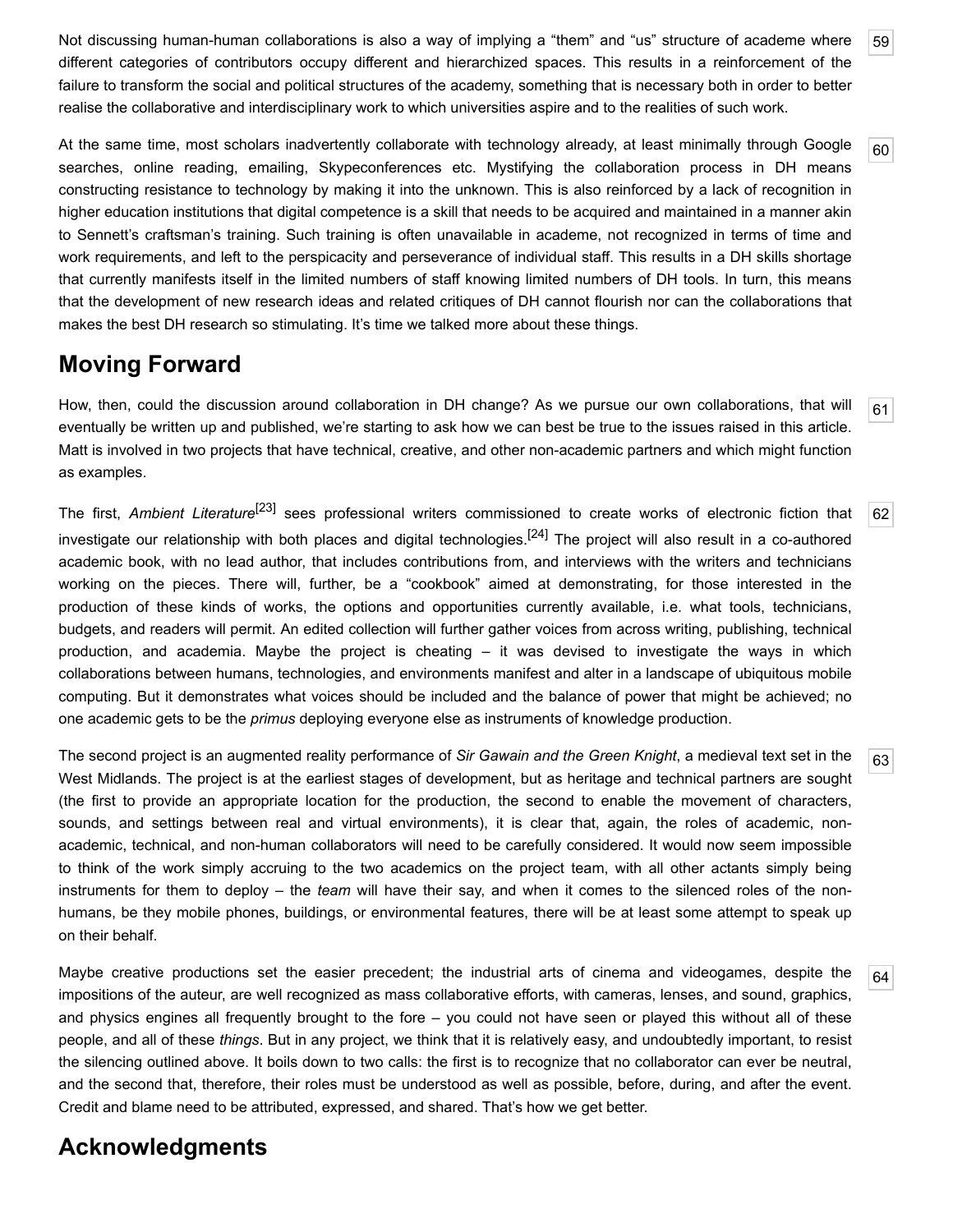<span id="page-17-18"></span>The authors would like to thank the anonymous reviewers for their extremely helpful comments.  $\boxed{65}$  $\boxed{65}$  $\boxed{65}$ 

#### **Notes**

<span id="page-17-0"></span>[1] See, for example, [[Nowviskie 2012](#page-21-0)] [[Croxall 2012\]](#page-18-4) [\[Spiro 2011](#page-21-17)].

<span id="page-17-1"></span>[2] We cite this not as a criticism of our contributors, but rather as an example of what is, to us, a surprisingly common stance amongst DH practitioners.

<span id="page-17-2"></span>[3] In February 2016, the Arts and Humanities Research Council (AHRC) of the UK, for example, had a call for "Research Grants – Early Careers" which specifically states that "The Research Grants Schemes are intended to support well-defined research projects enabling individual researchers to collaborate with, and bring benefits to, other individuals and organisations through the conduct of research. This scheme is not intended to support individual scholarship." (at [http://www.ahrc.ac.uk/funding/opportunities/current/,](http://www.ahrc.ac.uk/funding/opportunities/current/)accessed 5/2/2016).

<span id="page-17-3"></span>[4] See [http://www.rcuk.ac.uk/innovation/impacts/,](http://www.rcuk.ac.uk/innovation/impacts/) accessed 5/2/2016, for details.

<span id="page-17-4"></span>[5] One may, of course, legitimately ask whether or not such engagement constitutes collaboration; the point here is that being a lone scholar is largely no longer an option.

<span id="page-17-5"></span>[\[6\] The mooted Knowledge Exchange Framework \(KEF\) would only intensify this further. See https://www.gov.uk/govenment/new/universities](https://www.gov.uk/govenment/new/universities-and-science-minister-calls-on-universities-to-do-more-to-commercialise-research-and-innovation)and-science-minister-calls-on-universities-to-do-more-to-commercialise-research-and-innovation, accessed 30/10/17, for details.

<span id="page-17-6"></span>[7] Standpoint theory, for example, concerns itself with the fact that researchers' positionalities impact on the kinds of research they do, how they do it and in consequence the outcomes of that research (see [\[Harding 1987](#page-19-1)] [\[Hartsock 1998\]](#page-19-2)).

<span id="page-17-7"></span>[8] Emphasis added.

<span id="page-17-8"></span>[9] Emphasis added.

<span id="page-17-9"></span>[10] In their *Taboo: Sex, Identity and Erotic Subjectivity in Anthropological Fieldwork* Don Kulick and Margaret Willson (1995) discuss that soliciting contributions on this topic was difficult, and in particular from those who remain the most privileged in most cultures: "The only ones for whom we were repeatedly called on to justify the volume were heterosexual men, many of whom responded with suspicion or even hostility. The only people who actually tried to talk us out of doing the book (usually with the 'think-of-the-damage-this-will-do-to-your careers' hex) were all heterosexual males" [\[Kulick and Willson 1995](#page-20-17), xiii]. In a similar manner, in *Collaborative Research in the Digital Humanities*, it is a woman who names some of the issues that arise in DH collaboration in concrete terms, rather than as an abstract scientific issue. Griffin has related experiences when co-editing a volume on *The Emotional Politics of Research Collaboration*: contributors were reluctant to discuss issues such as blame; several contributors sought reassurances that writing about collaborations would not damage them; some senior colleagues said that they did not want to be written about. Altogether it proved a revealing experience regarding the difficulties academics have with speaking about collaboration.

<span id="page-17-10"></span>[11] See<https://www.historypin.org/project/42-railroads/>, last accessed 9/2/2016, for details.

<span id="page-17-11"></span>[12] This has continued with [[Latour 2005](#page-20-18)], [\[Barad 2007\]](#page-18-6), [\[Bennett 2010](#page-18-5)], and [\[Coole and Frost 2010](#page-18-7)]. There have also been increasingly object-oriented approaches such as [[Harman 2002](#page-19-18)], [\[Bryant 2011\]](#page-18-16), [[Bogost 2012\]](#page-18-17), and [\[Morton 2013](#page-21-18)]. For an overview of the field see Rick Dolphijn and Iris van der Tuin's collection *New Materialisms: Interviews and Cartographies* [[Dolphijn and van der Tuin 2012\]](#page-19-19).

<span id="page-17-12"></span>[13] See e.g. [[Ihde 1990](#page-20-19)].

<span id="page-17-13"></span>[14] See [\[Ihde 1990,](#page-20-19) 72–112] for more on these relationships. Matt Hayler also proposes a fifth category, reflexivity relationships (where tools cause the user to reflect on their bodies and potentials from an external perspective, such as mirrors and videocameras); see [\[Hayler 2016c](#page-20-20)].

<span id="page-17-14"></span>[15] For more on this phenomenon across technological use see Davis Baird on the co-production of knowledge with scientific instruments [[Baird 2004\]](#page-18-18) and Andy Pickering [\[Pickering 1995](#page-21-8)].

- <span id="page-17-15"></span>[16] Emphasis in original.
- <span id="page-17-16"></span>[17] Accessed 14 June 2016.

<span id="page-17-17"></span>[18] Overviews of issues in this area can be found in [\[Solon and Levin 2016\]](#page-21-19) and [\[Foroohar 2016](#page-19-20)].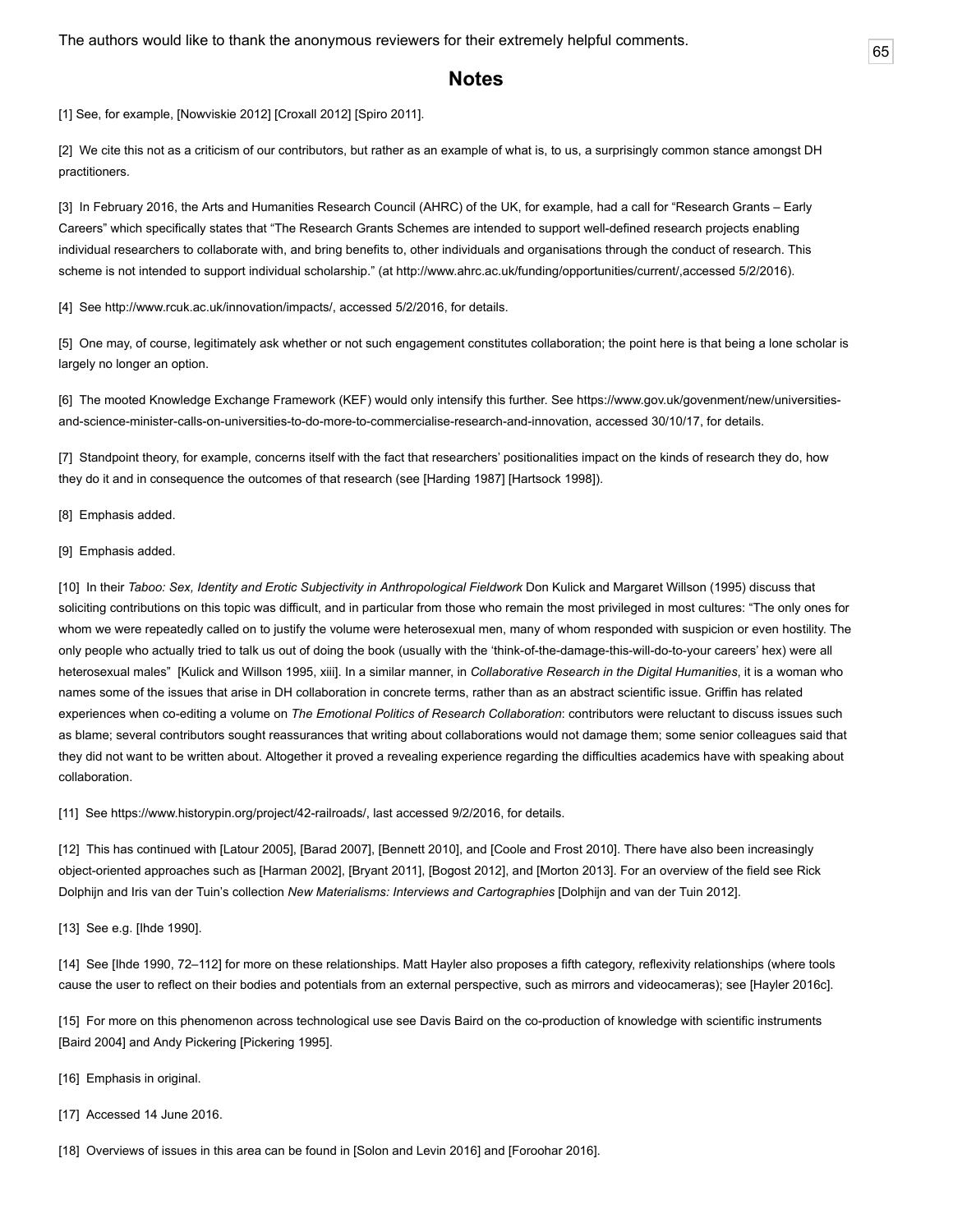<span id="page-18-8"></span>[19] See [https://deepmind.com/research/alphago/,](https://deepmind.com/research/alphago/) last accessed 8/10/2017, for details.

<span id="page-18-9"></span>[20] See e.g. [[Devlin 2017](#page-19-21)].

<span id="page-18-12"></span>[21] Griffin has found this in a project she is currently undertaking on women working in DH, where she is interviewing women and men in DH. These interviews are part of a large Nordforsk-funded project on women in technology-driven professions (2017-2022, Project No. 81520). See <http://www.gender.uu.se/nordwit>for details of the project.

<span id="page-18-13"></span>[22] Matt Hayler has written extensively about the human accessibility of technological objects in his *Challenging the Phenomena of Technology* [[Hayler 2016a](#page-19-10)] inspired by object-oriented philosophers such as Graham Harman [\[Harman 2002\]](#page-19-18).

<span id="page-18-14"></span>[23] See [https://ambientlit.com/,](https://ambientlit.com/) accessed 8/11/2017 for details.

<span id="page-18-15"></span>[24] See <https://ambientlit.com/index.php/2017/04/19/it-must-have-been-dark-by-then/> and https://ambientlit.com/index.php/2006/07/21/the[cartographers-confessionby-james-attlee/, accessed 8/11/17, for examples of the first two pieces for the project.](https://ambientlit.com/index.php/2006/07/21/the-cartographers-confessionby-james-attlee/)

#### **Works Cited**

- <span id="page-18-10"></span>**Aha et al. 1991** Aha, David W., Kibler, Dennis and Albert, Marc K. (1991) "Instance-Based Learning Algorithms", *Machine Learning* 6: 37-66.
- **AlphaGo** "AlphaGo" *DeepMind.com*. At [https://deepmind.com/research/alphago/,](https://deepmind.com/research/alphago/) accessed 8/10/17.
- <span id="page-18-18"></span>**Baird 2004** Baird, Davis (2004) *Thing Knowledge: A Philosophy of Scientific Instruments.* Oakland: University of California Press.
- <span id="page-18-6"></span>**Barad 2007** Barad, Karen (2007) *Meeting the Universe Halfway: Quantum Physics and the Entanglement of Matter and Meaning*. Durham: Duke University Press.
- <span id="page-18-11"></span>**Barthes 1967** Barthes, Roland (1967) "The Death of the Author", in *The Rustle of Language.* Trans. R. Howard. Oxford: Basil Blackwell. 49-55.
- <span id="page-18-5"></span>**Bennett 2010** Bennett, Jane (2010) *Vibrant Matter: A Political Ecology of Things.* Durham: Duke University Press.
- **Blanke and Prescott 2016** Blanke, Tobias and Andrew Prescott (2016) "Dealing with Big Data", in Griffin, Gabriele and Matt Hayler, eds. *Research Methods for Reading Digital Data in the Digital Humanities*. Edinburgh: Edinburgh University Press. 184-205.
- <span id="page-18-17"></span>**Bogost 2012** Bogost, Jan (2012) *Alien Phenomenology, Or What It's like to Be a Thing.* Minneapolis: University of Minnesota Press.
- <span id="page-18-3"></span>**Bradley 2012** Bradley, John (2012) "No Job for Techies: Technical Contributions to Research in the Digital Humanities", in Deegan, Marilyn and Willard McCarthy, eds. *Collaborative Research in the Digital Humanities*. Farnham, Surrey: Ashgate. 11-25.
- <span id="page-18-16"></span>**Bryant 2011** Bryant, Levy (2011) *The Democracy of Objects*. Ann Arbor: Open Humanities Publishing.
- <span id="page-18-2"></span>**Butler and Coleman 2003** Butler, Timothy and David Coleman (2003) "Collaborative Strategies", at [http://www.cmswire.com/author/david-coleman/,](http://www.cmswire.com/author/david-coleman/) accessed 28 Feb 2017.
- <span id="page-18-7"></span>**Coole and Frost 2010** Coole, Diana and Samantha Frost, eds. (2010) *New Materialisms*. Durham: Duke University Press.
- <span id="page-18-1"></span>**Costis et al. 2017** Costis, Dallas, Chatzidiakou, Nephelie, Benardou, Agiatis et al (2017) *European Survey on Scholarly Practices and Digital Needs in the Arts and Humanities Digital Methods and Practices Observatory Working Group(DiMPO) Survey Highlights EN* [Research report] DARIAH-EU; DIMPO.
- **Craig and Burrows 2012** Craig, Hugh and Burrows, John (2012) "A Collaboration about Collaboration: The Authorsip of *King Henry VI, Part Three*", in Deegan, Marilyn and Willard McCarthy, eds. *Collaborative Research in the Digital Humanities*. Farnham, Surrey: Ashgate. 27-65.
- <span id="page-18-4"></span>**Croxall 2012** Croxall, Brian (2012) "Five Questions and Three Answers about Alt-Ac", at <http://www.briancroxall.net/2012/01/07/five-questions-and-three-answers-about-alt-ac/>, accessed 27 Feb 2017.
- <span id="page-18-0"></span>**Deegan and McCarthy** Deegan, Marilyn and Willard McCarthy, eds. (2012) *Collaborative Research in the Digital Humanities*. Farnham, Surrey: Ashgate.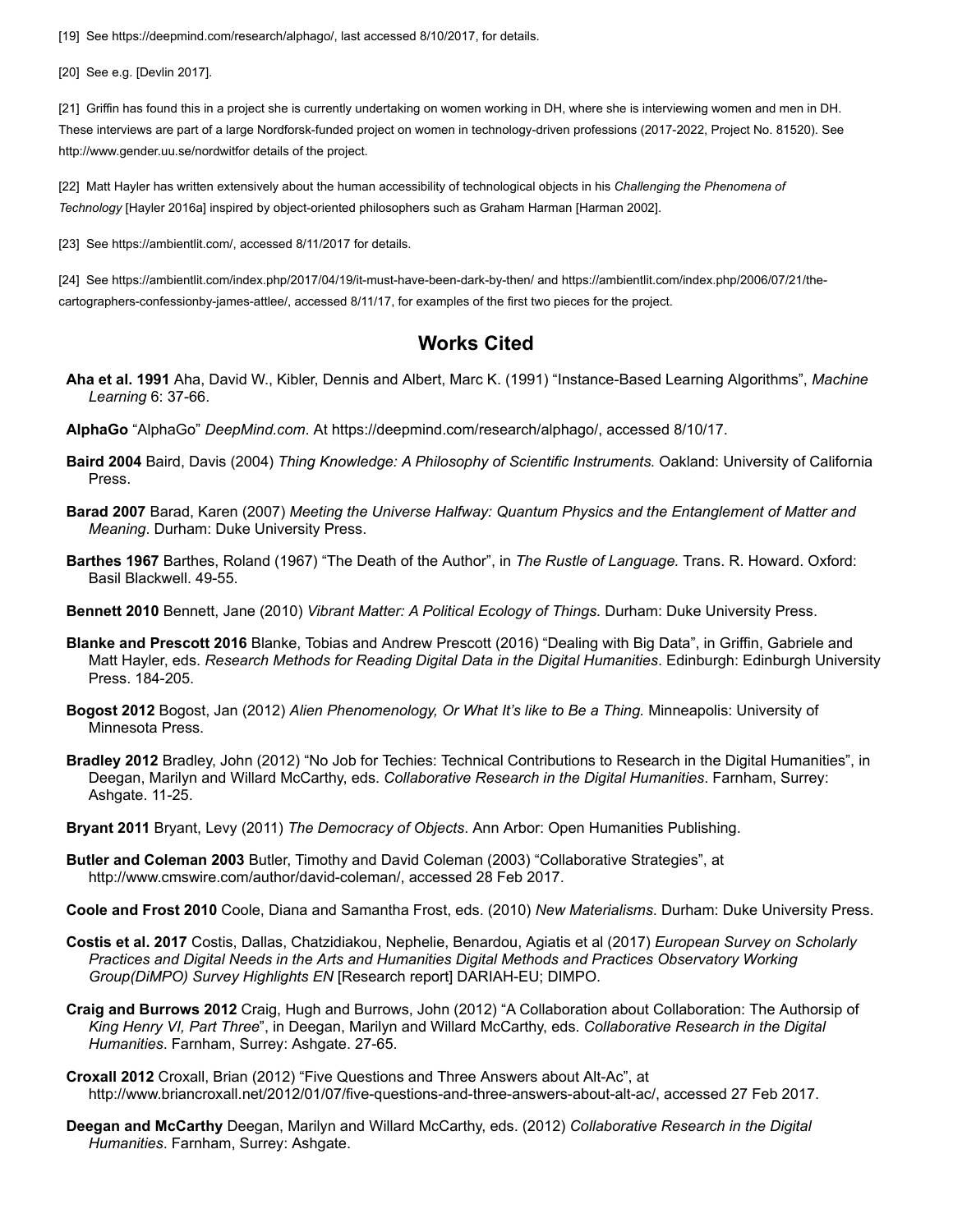<span id="page-19-16"></span>**Derrida 1976** Derrida, Jacques (1976 [1967]) *Of Grammatology*. Baltimore: Johns Hopkins University Press.

- <span id="page-19-5"></span>**Deutschmann et al. 2016** Deutschmann, Mats, Steinvall, Anders and Anna Lagerström (2016) "Raising Language Awareness Using Digital Media: Methods for Revealing Linguistic Stereotyping", in Hayler, Matt and Gabriele Griffin, eds. *Research Methods for Creating and Curating Data in the Digital Humanities.* Edinburgh: Edinburgh University Press. 158-180.
- <span id="page-19-21"></span>**Devlin 2017** Devlin, Hannah (2017) "AI Programs Exhibit Racial and Gender Biases, Research Reveals", *Guardian.com*. At [https://www.theguardian.com/technology/2017/apr/13/ai-programs-exhibit-racist-and-sexist-biases-research-reveals,](https://www.theguardian.com/technology/2017/apr/13/ai-programs-exhibit-racist-and-sexist-biases-research-reveals) accessed 8/11/2017.
- <span id="page-19-19"></span>**Dolphijn and van der Tuin 2012** Dolphijn, Rick and Iris van der Tuin (2012) *New Materialism: Interviews and Cartographies*. Michigan: Michigan University Press.
- <span id="page-19-8"></span>**Drucker 2009** Drucker, Johanna (2009) *Speclab: Digital Aesthetics and Projects in Speculative Computing*. Chicago: Chicago University Press.
- <span id="page-19-13"></span>**Etherington 2017** Etherington, Darrell (2017) "DeepMind Has Yet to Find Out How Smart its AlphaGo Zero AI Could Be", *TechCrunch.com*[. At https://techcrunch.com/2017/11/02/deepmind-has-yet-to-find-out-how-smart-its-alphago-zero-ai](https://techcrunch.com/2017/11/02/deepmind-has-yet-to-find-out-how-smart-its-alphago-zero-ai-could-be/)could-be/, accessed 8/11/2017.
- <span id="page-19-4"></span>**Flanders 2012** Flanders, Julia (2012) "Collaboration and Dissent: Challenges of Collaborative Standards for Digital Humanities", in Deegan, Marilyn and Willard McCarthy, eds. *Collaborative Research in the Digital Humanities*. Farnham, Surrey: Ashgate. 67-80.
- <span id="page-19-20"></span>**Foroohar 2016** Foroohar, Rana (2016) "Big Data Comes With the Biases of Its Creators", *Time*. At [http://time.com/4477557/big-data-biases/,](http://time.com/4477557/big-data-biases/) accessed 18 March 2017.
- <span id="page-19-15"></span>**Foucault 1969** Foucault, Michel (1969) "What is An Author?", in *Michel Foucault: Aetherics, Methods and Epistemology*. Ed. James D. Faubion. New York: The New Press, 1998. 205-222.
- <span id="page-19-14"></span>**Gerpott et al. 2013** Gerpott, T. J., Thomas, S., and M. Weichert (2013) "Characteristics and Mobile Internet Use Intensity of Consumers with Different Types of Advanced Handsets: An Exploratory Empirical Study of Iphone, Android and Other Web-Enabled Mobile Users in Germany", *Telecommunications Policy*, 37(4): 357-371.
- <span id="page-19-3"></span>**Gluck and Patai 1991** Gluck, Sherna Berger and Daphne Patai, eds. (1991) *Women's Words: The Feminist Practice of Oral History.* London: Routledge.
- **Gov.uk** "Universities and Science Minister Calls on Universities to do More to Commercialise UK Research and Innovation."' *Gov.uk*[. At https://www.gov.uk/govenment/new/universities-and-science-minister-calls-on-universities-to-do](https://www.gov.uk/govenment/new/universities-and-science-minister-calls-on-universities-to-do-more-to-commercialise-research-and-innovation)more-to-commercialise-research-and-innovation, accessed 30/10/17.
- <span id="page-19-17"></span>**Griffin 2016** Griffin, Gabriele, ed. (2016) *Cross-Cultural Interviewing*. London: Routledge.
- <span id="page-19-0"></span>**Griffin and Hayler 2016** Griffin, Gabriele and Matt Hayler, eds. (2016) *Research Methods for Reading Digital Data in the Digital Humanities*. Edinburgh: Edinburgh University Press.
- <span id="page-19-6"></span>**Griffin et al. 2013** Griffin, Gabriele, Bränstrom-Öhman, Anneli and Hildur Kalman, eds. (2013) *The Emotional Politics of Research Collaboration*. New York: Routledge.
- <span id="page-19-9"></span>**Hansen 2006** Hansen, Mark B.N. (2006) *Bodies in Code: Interfaces with Digital Media.* New York: Routledge.
- <span id="page-19-7"></span>**Haraway 1991** Haraway, Donna (1991) *Simians, Cyborgs and Women: The Reinvention of Nature*. New York: Routledge.
- <span id="page-19-1"></span>**Harding 1987** Harding, Sandra (1987) *Feminism and Methodology*. Bloomington: Indiana University Press.
- <span id="page-19-18"></span>**Harman 2002** Harman, Graham (2002) *Tool-Being: Heidegger and the Metaphysics of Objects*. Chicago: Open Court Publishing.
- <span id="page-19-2"></span>**Hartsock 1998** Hartsock, Nancy C.M. (1998) *The Feminist Standpoint Revisited and Other Essays.* Boulder, Colorado: Westview Press.
- <span id="page-19-12"></span>**Hassabis and Silver 2017** Hassabis, Demis and David Silver (2017) "AlphaGo Zero: Learning from Scratch", *DeepMind.com*. At <https://deepmind.com/blog/alphago-zero-learning-scratch/>, accessed 8/11/17.
- <span id="page-19-10"></span>**Hayler 2016a** Hayler, Matt (2016a) *Challenging the Phenomena of Technology.* London: Palgrave Macmillan.

<span id="page-19-11"></span>**Hayler 2016b** Hayler, Matt (2016b) "Matter Matters: The Effects of Materiality and the Move from Page to Screen", in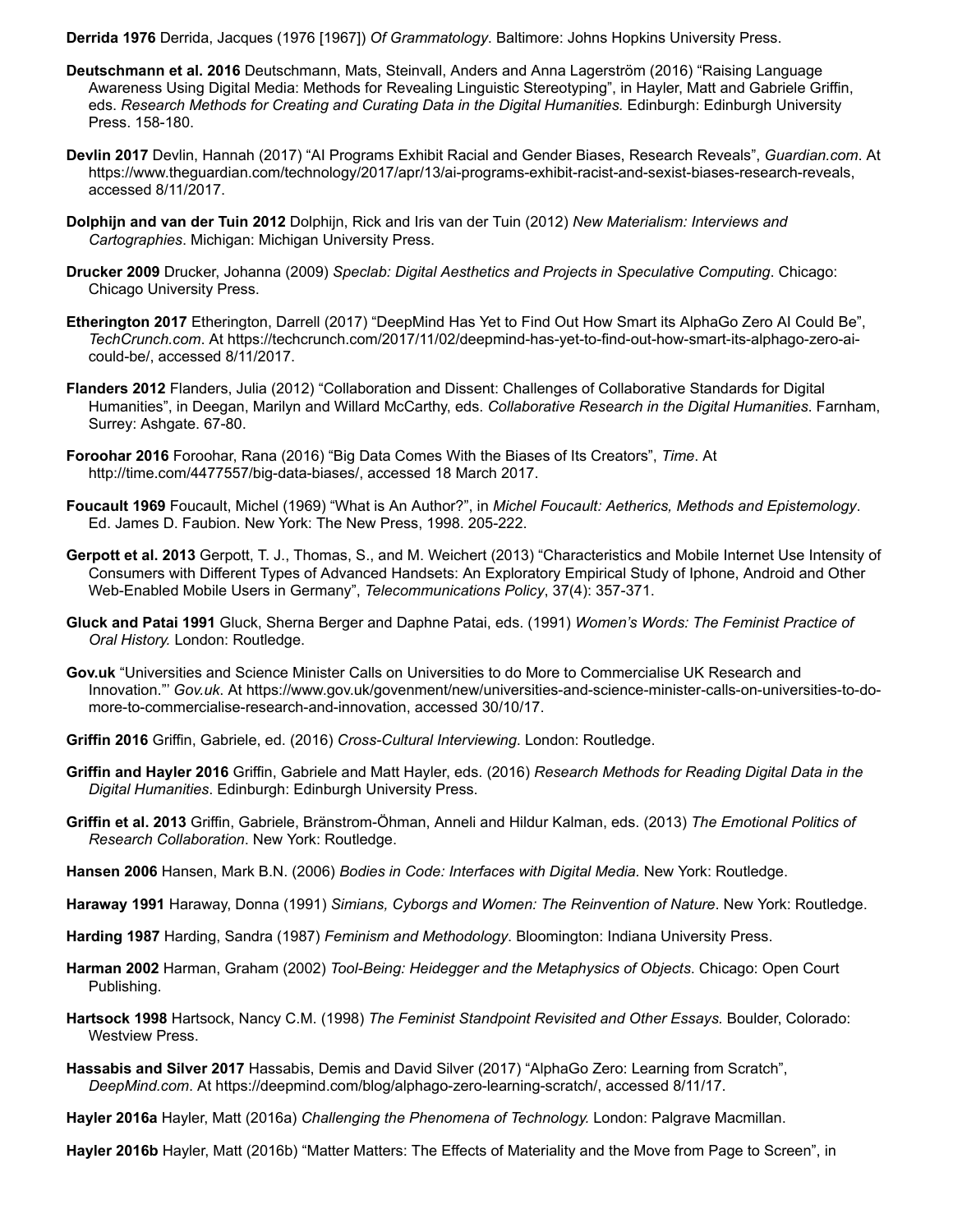Griffin, Gabriele and Matt Hayler, eds. *Research Methods for Reading Digital Data in the Digital Humanities*. Edinburgh: Edinburgh University Press. 14-35.

- <span id="page-20-20"></span>**Hayler 2016c** Hayler, Matt (2016c) "Another Way of Looking: Digital Technologies and How They Change the World", in Blair, Rhonda and Amy Cook eds. *Theatre Performance and Cognition*. London: Bloomsbury. 159-73.
- <span id="page-20-0"></span>**Hayler and Griffin 2016** Hayler, Matt and Gabriele Griffin, eds. (2016) *Research Methods for Creating and Curating Digital Data in the Digital Humanities*. Edinburgh: Edinburgh University Press.
- <span id="page-20-11"></span>**Hayles 1999** Hayles, N. Katherine (1999) *How We Became Posthuman: Virtual Bodies in Cybernetics, Literature, and Informatics.* Chicago: University of Chicago Press.
- <span id="page-20-6"></span>**Hayles 2002** Hayles, N. Katherine (2002) *Writing Machines*. Cambridge, MASS: MIT Press.
- <span id="page-20-7"></span>**Hayles 2012** Hayles, N. Katherine (2012) *How We Think: Digital Media and Contemporary Technogenesis*. Chicago: University of Chicago Press.
- <span id="page-20-9"></span>**Hilyard 2016** Hilyard, Stephen (2016) "The Object and the Event: Time-based Digital Simulation and Illusion in the Fine Arts", in Hayler, Matt and Gabriele Griffin, eds. *Research Methods for Creating and Curating Data in the Digital Humanities.* Edinburgh: Edinburgh University Press. 87-112.
- <span id="page-20-3"></span>**Hockey 2012** Hockey, Susan (2012) "Digital Humanities in the Age of the Internet: Reaching Out to Other Communities", in Deegan, Marilyn and Willard McCarthy, eds. *Collaborative Research in the Digital Humanities*. Farnham, Surrey: Ashgate. 81-92.
- <span id="page-20-12"></span>**Hunyadi 2012** Hunyadi, Laszlo (2012) "Collaboration in Virtual Space in Digital Humanities", in Deegan, Marilyn and Willard McCarthy, eds. *Collaborative Research in the Digital Humanities*. Farnham, Surrey: Ashgate. 93-103.
- <span id="page-20-10"></span>**Hutchins 1996** Hutchins, Edwin (1996) *Cognition in the Wild*. Cambridge (Mass.): MIT Press.
- <span id="page-20-19"></span>**Ihde 1990** Ihde, Don (1990) *Technology and the Lifeworld*. Bloomington: University of Indiana Press.
- <span id="page-20-8"></span>**Kirschenbaum 2008** Kirschenbaum, Matthew (2008) *Mechanisms: New Media and the Forensic Imagination.* Cambridge, MASS: MIT Press.
- <span id="page-20-14"></span>**Kirschenbaum 2010** Kirschenbaum, Matthew (2010) "What is Digital Humanities and What's It Doing in English Departments", *ADE Bulletin* 150: 1-7.
- <span id="page-20-13"></span>**Kosofsky Sedgwick 1985** Kosofsky Sedgwick, Eve (1985) *Between Men: English Literature and Male Homosocial Desire.* New York: Columbia University Press.
- <span id="page-20-17"></span>**Kulick and Willson 1995** Kulick, Don and Willson, Margaret, eds. (1995) *Taboo: Sex, Identity and Erotic Subjectivity in Anthropological Fieldwork*. London: Routledge.
- <span id="page-20-5"></span>**Latour 1987** Latour, Bruno (1987) *Science in Action: How to Follow Scientists and Engineers Through Society.* Cambridge, Massachusetts: Harvard University Press.
- <span id="page-20-18"></span>**Latour 2005** Latour, Bruno (2005) *Reassembling the Social: An Introduction to Actor-Network-Theory*. Oxford: Oxford University Press.
- <span id="page-20-4"></span>**Latour and Woolgar 1979** Latour, Bruno and Steve Woolgar (1979) *Laboratory Life: The Construction of Scientific Facts.* Princeton: Princeton University Press.
- <span id="page-20-15"></span>**Lessig 2004** Lessig, Lawrence (2004) *Free Culture.* New York: Penguin.
- <span id="page-20-16"></span>**Lessig 2008** Lessig, Lawrence (2008) *Remix: Making Art and Commerce Thrive in the Hybrid Economy*. New York: Penguin.
- **Lindhé et al. 2016** Lindhé, Cecilia, Eriksson, Ann-Catrine, Robertsson, Jim and Mattis Lindmark (2016) "Curating Mary Digitally: Digital Methodologies and Representations of Medieval Material Culture", in Hayler, Matt and Griffin, Gabriele, eds. *Research Methods for Creating and Curating Data in the Digital Humanities*. Edinburgh: Edinburgh University Press. 140-157.
- **Malabou 2012** Malabou, Catherine (2012) *Ontology of the Accident*. Cambridge: Polity Press.
- <span id="page-20-1"></span>**McCarthy 2005** McCarthy, Willard (2005) *Humanities Computing.* Basingstoke: Palgrave.

<span id="page-20-2"></span>**McCarthy 2012** McCarthy, Willard (2012) "Collaborative Research in the Humanities", in Deegan, Marilyn and Willard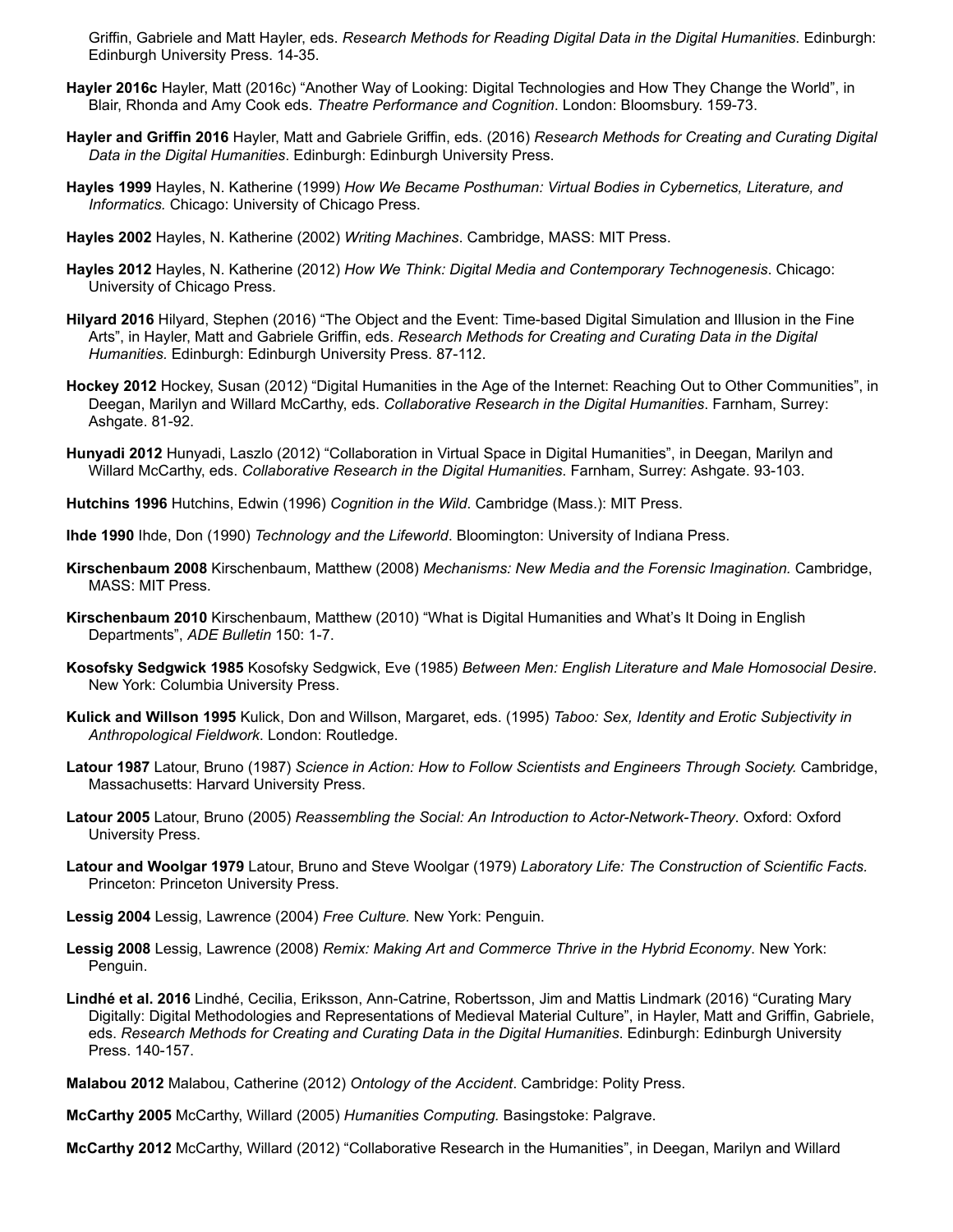McCarthy, eds. *Collaborative Research in the Digital Humanities*. Farnham, Surrey: Ashgate.1-10.

<span id="page-21-18"></span>**Morton 2013** Morton, Timothy (2013) *Hyperobjects.* Minneapolis: University of Minnesota Press.

<span id="page-21-5"></span>**Mouffe 2016** Mouffe, Chantal (2016) *Agonistics: Thinking the World Politically*. London: Verso.

- <span id="page-21-0"></span>**Nowviskie 2012** Nowviskie, Bethany (2012) "Evaluating Collaborative Digital Scholarship (or, Where Credit is Due)," *Journal of Digital Humanities* [1/4 \(Winter\), at http://journalofdigitalhumanities.org/1-4/evaluating-collaborative](http://journalofdigitalhumanities.org/1-4/evaluating-collaborative-digital-scholarship-by-bethany-nowviskie/)digital-scholarship-by-bethany-nowviskie/, accessed 27 Feb 2017.
- <span id="page-21-9"></span>**Nygren et al. 2016** Nygren, Thomas, Zephyr, Frank, Bauch, Nicholas and Steiner Erik (2016) "Connecting with the Past: Opportunities and Challenges in Digital History", in Hayler, Matt and Griffin, Gabriele, eds. *Research Methods for Creating and Curating Data in the Digital Humanities*. Edinburgh: Edinburgh University Press. 62-86.

<span id="page-21-4"></span>**Oakley 1982** Oakley, Ann (1982) *Subject Women.* London: Fontana.

- <span id="page-21-8"></span>**Pickering 1995** Pickering, Andrew (1995) *The Mangle of Practice: Time, Agency and Science.* Chicago: University of Chicago Press.
- <span id="page-21-1"></span>**Rockwell 2012** Rockwell, Geoffrey (2012) "Crowdsourcing the Humanities: Social Research and Collaboration", in Deegan, Marilyn and Willard McCarthy, eds. *Collaborative Research in the Digital Humanities*. Farnham, Surrey: Ashgate. 135- 154.
- <span id="page-21-6"></span>**Rosenblum and Dwyer 2016** Rosenblum, Brian and Arienne Dwyer (2016) "Copiloting a Digital Humanities Center: A Critical Reflection on a Libraries-Academic Partnership", in White, John W. and Heather Gilbert, eds. *Laying the Foundation: Digital Humanities in Academic Libraries.* West Lafayette, Indiana: Purdue University Press. 111-126.

<span id="page-21-15"></span>**Seligman 1972** Seligman, Martin E. P. (1972) "Learned Helplessness", *Annual Review of Medicine* 23/1: 407–412.

<span id="page-21-12"></span>**Sennett 2008** Sennett, Richard (2008) *The Craftsman*. London: Penguin.

- <span id="page-21-2"></span>**Shirky 2003** Shirky, Clay (2003) "A Group is Its Own Worst Enemy," at [http://shirky.com/writings/group\\_enemy.html,](http://shirky.com/writings/group_enemy.html) accessed 27 Feb 2017.
- <span id="page-21-19"></span>**Solon and Levin 2016** Solon, Olivia and Sam Levin (2016) "How Google's Search Algorithm Spreads False Information with a Rightwing Bias", *The Guardian*[. At https://www.theguardian.com/technology/2016/dec/16/google-autocomplete](https://www.theguardian.com/technology/2016/dec/16/google-autocomplete-rightwing-bias-algorithm-political-propaganda)rightwing-bias-algorithm-political-propaganda, accessed 18/03/17
- <span id="page-21-17"></span>**Spiro 2011** Spiro, Lisa (2011) "Computing and Communicating Knowledge: Collaborative Approaches to Digital Humanities Projects", in Laura McGrath, ed. *Collaborative Approaches to the Digital in English Studies*. Logan, UT: Computers and Composition Digital P/Utah State University Press, at [http://ccdigitalpress.org/cad/Ch2\\_Spiro.pdf,](http://ccdigitalpress.org/cad/Ch2_Spiro.pdf) accessed 27 Feb 2017.
- <span id="page-21-14"></span>**Strathern 2000** Strathern, Marilyn (2000) *Audit Cultures: Anthropological Studies in Accountability, Ethics and the Academy*. London: Routledge.
- <span id="page-21-3"></span>**Terras 2012** Terras, Melissa (2012) "Being the Other: Interdisciplinary Work in Computational Science and the Humanities", in Deegan, Marilyn and Willard McCarthy, eds. *Collaborative Research in the Digital Humanities*. Farnham, Surrey: Ashgate. 213-240.
- <span id="page-21-13"></span>**Terras et al. 2014** Terras, Melissa, Nyhan, Julianne, and Edward Vanhoutte (2014) *Defining Digital Humanities: A Reader*. New York: Routledge.
- <span id="page-21-11"></span>**Trettien 2011** Trettien, Whitney (2011) "The Book Rebels: Flap Anatomies, Fore-edge Paintings, and Other Acts of Digital [Resistance", paper given at HumLab, Umea, Sweden, 11/5/2011, at http://stream.humlab.umu.se/index.php?](http://stream.humlab.umu.se/index.php?streamName=bookrebels) streamName=bookrebels, accessed 1/3/32017.
- <span id="page-21-7"></span>**Wolfenstein 2016** Wolfenstein, Gabriel (2016) "Knowing Your Crowd: An Essential Component to Crowdsourcing Research", in Griffin, Gabriele and Matt Hayler, eds. *Research Methods for Reading Digital Data in the Digital Humanities*. Edinburgh: Edinburgh University Press. 126-147.
- <span id="page-21-10"></span>**Zastrow 2016** Zastrow, Mark (2016) "How Victory for Google's Go AI is Stoking Fear in South Korea", *New Scientist*. At <https://www.newscientist.com/article/2080927-how-victory-for-googles-go-ai-is-stoking-fear-in-south-korea/>, accessed 8/20/17.
- <span id="page-21-16"></span>**van Zundert 2012** van Zundert, Joris (2012) "If You Build It, Will We Come? Large Scale Digital Infrastructures as a Dead End for Digital Humanities", *Historical Social Research* 37/3: 165-186.